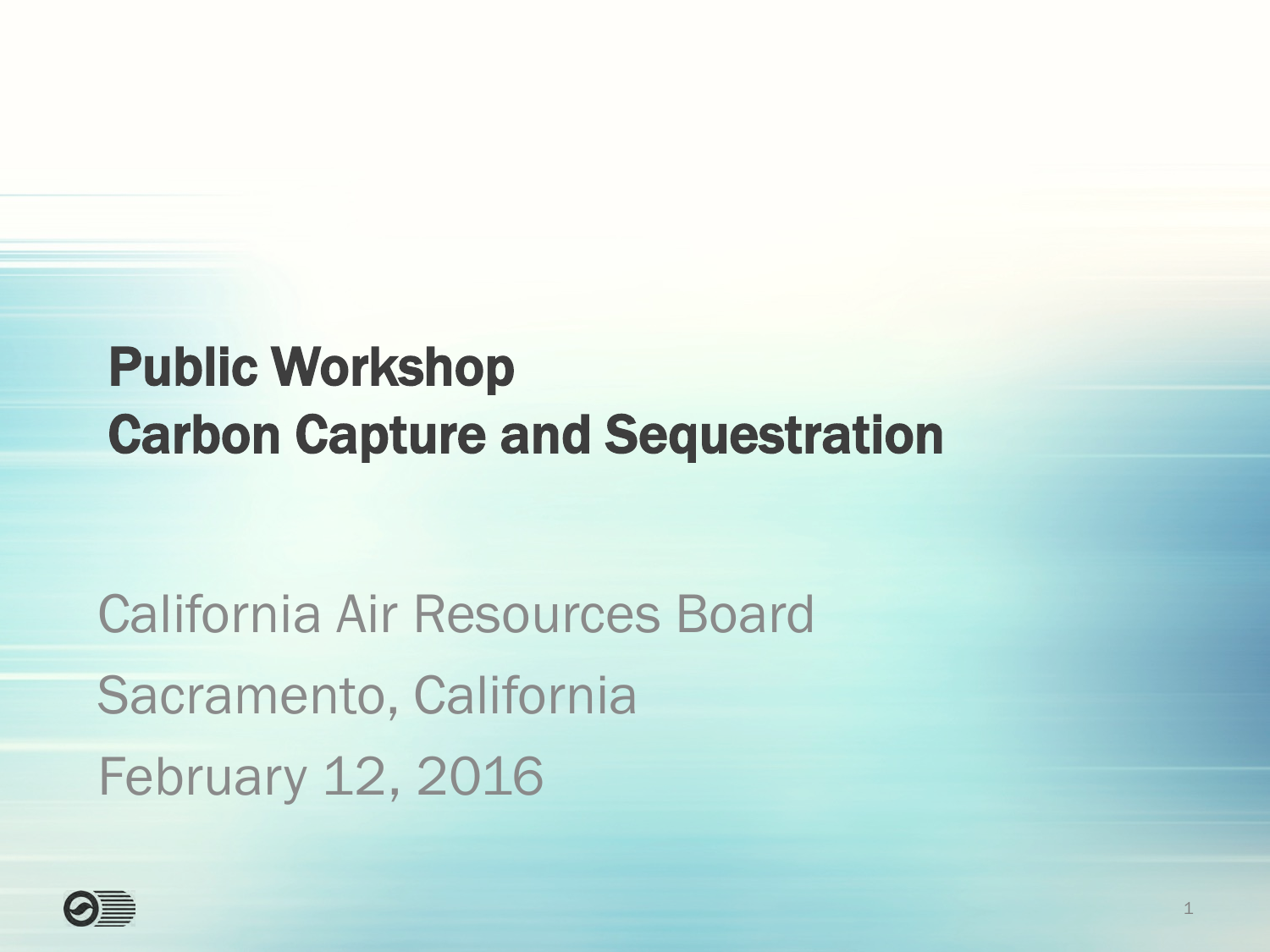### Agenda

- Introductory presentation on CCS *ARB*
- Overview of CCS related activities in California - *California Energy Commission*
- CCS in California regulations and Quantification Methodology development - *ARB*
- Overview of U.S. Department of Energy's CCS program – *U.S. Department of Energy*
- Next steps *ARB*

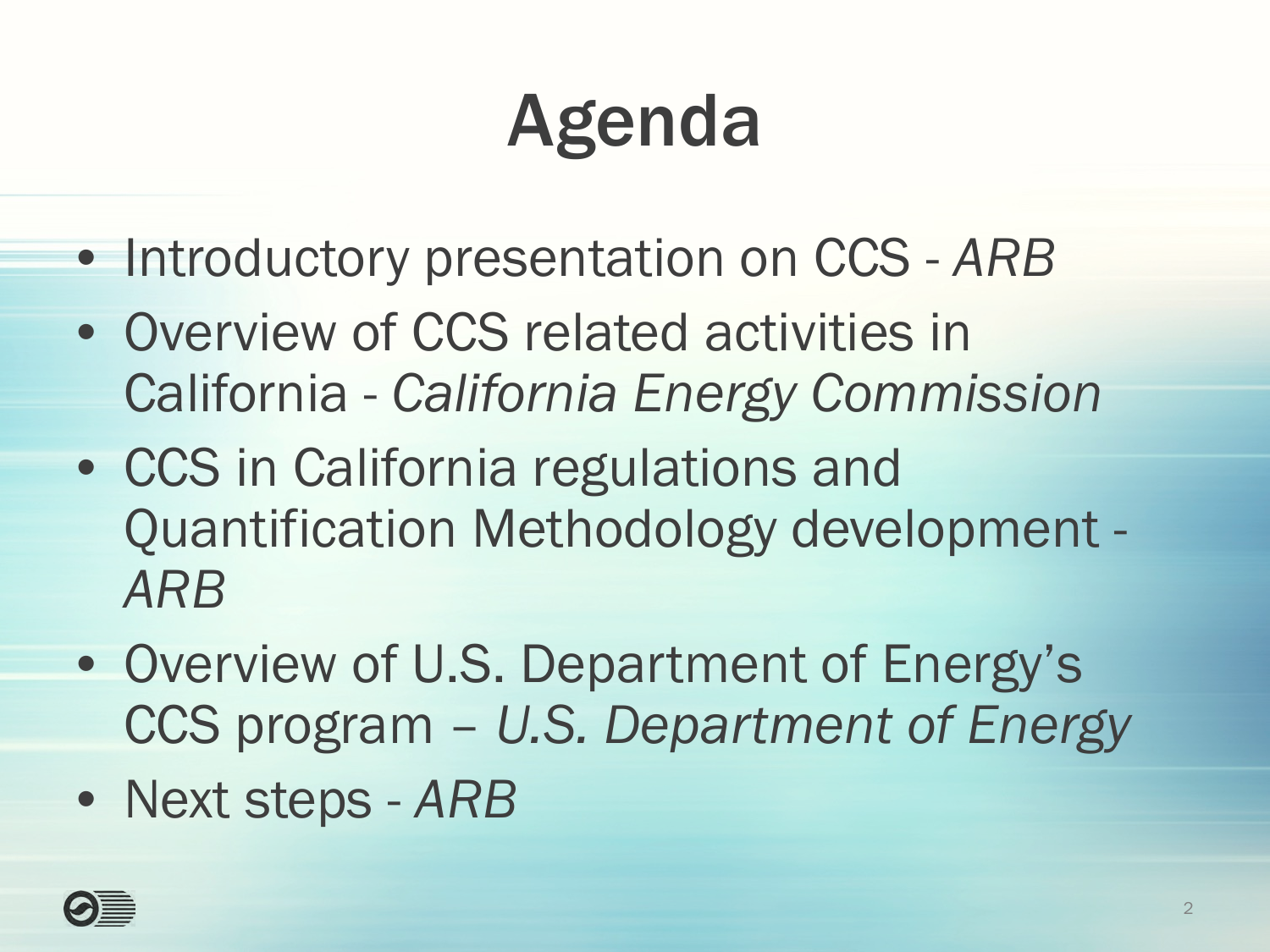California Air Resources Board

#### INTRODUCTORY PRESENTATION

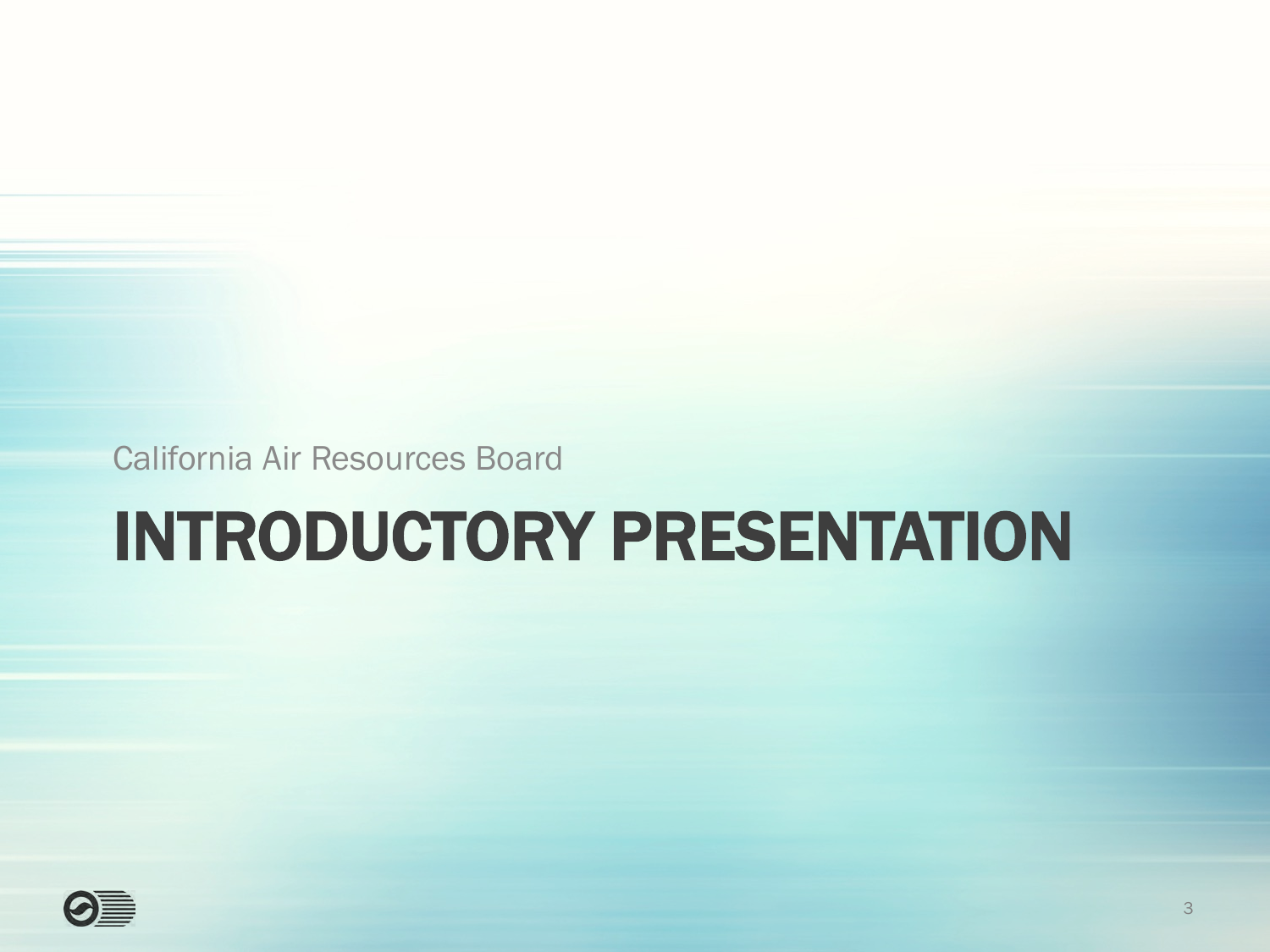#### WHAT IS CARBON CAPTURE AND SEQUESTRATION?

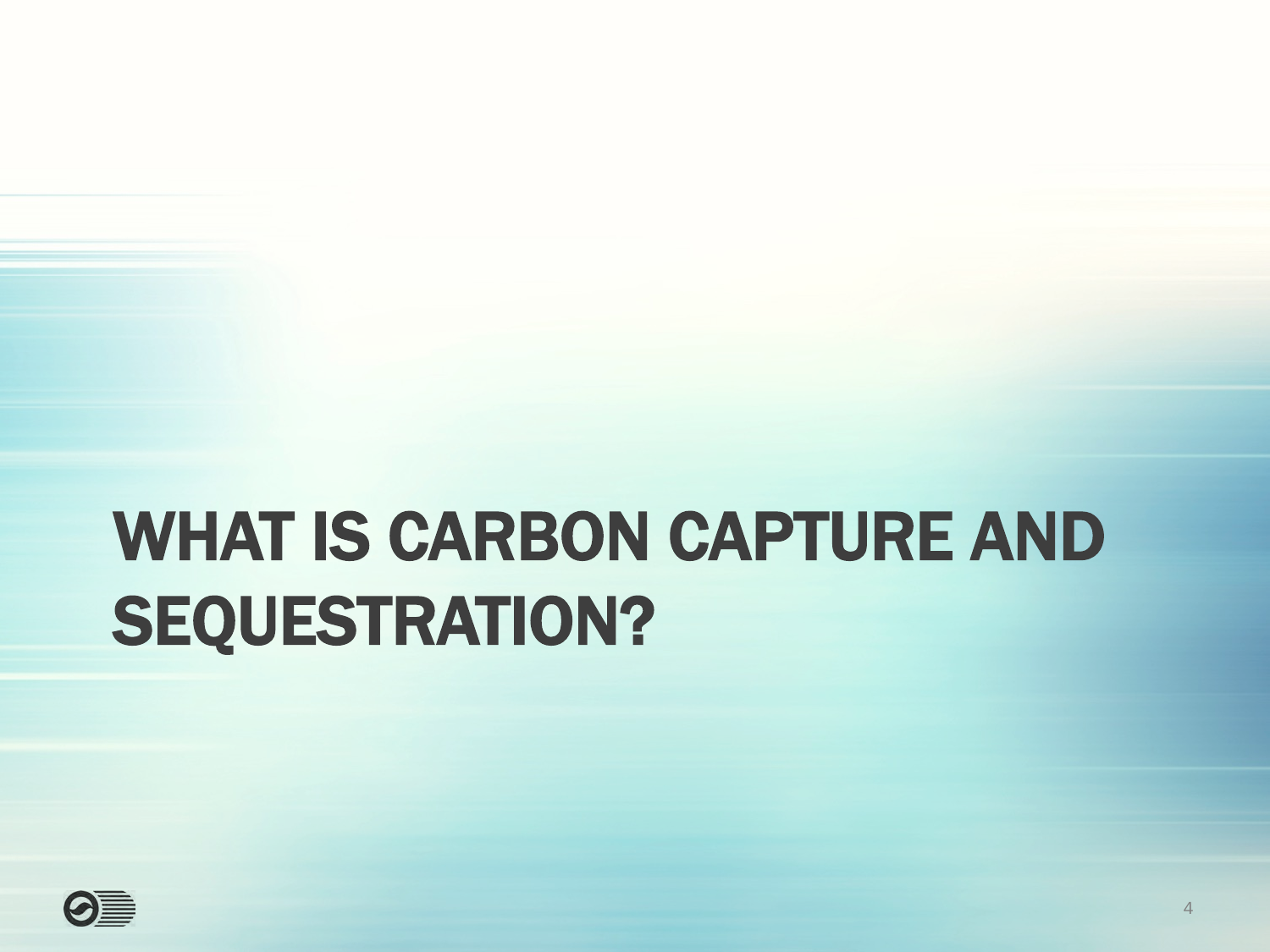#### Carbon Capture and Sequestration



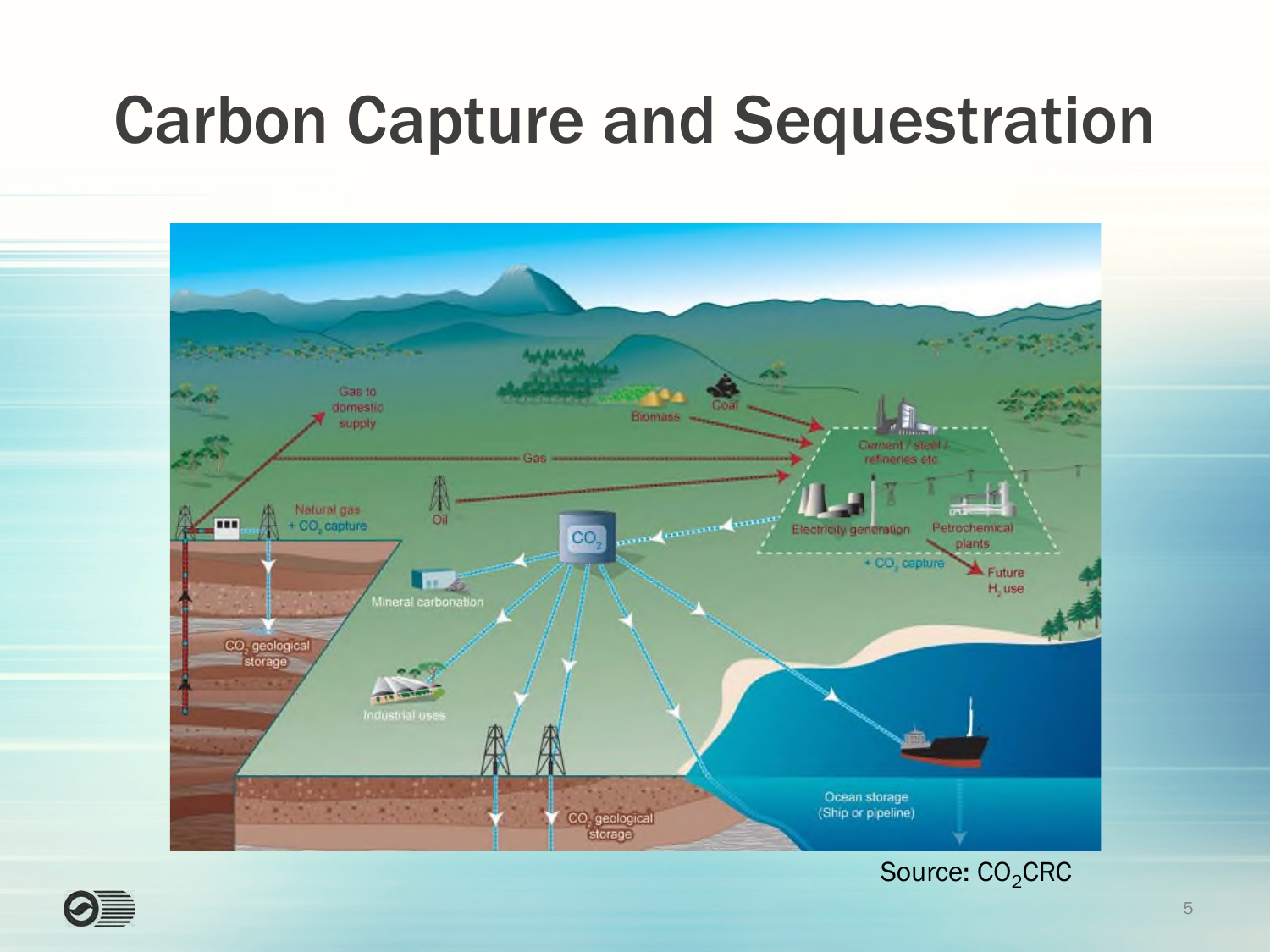### CO<sub>2</sub> Capture Technologies

Current capture technologies are well understood but relatively expensive



6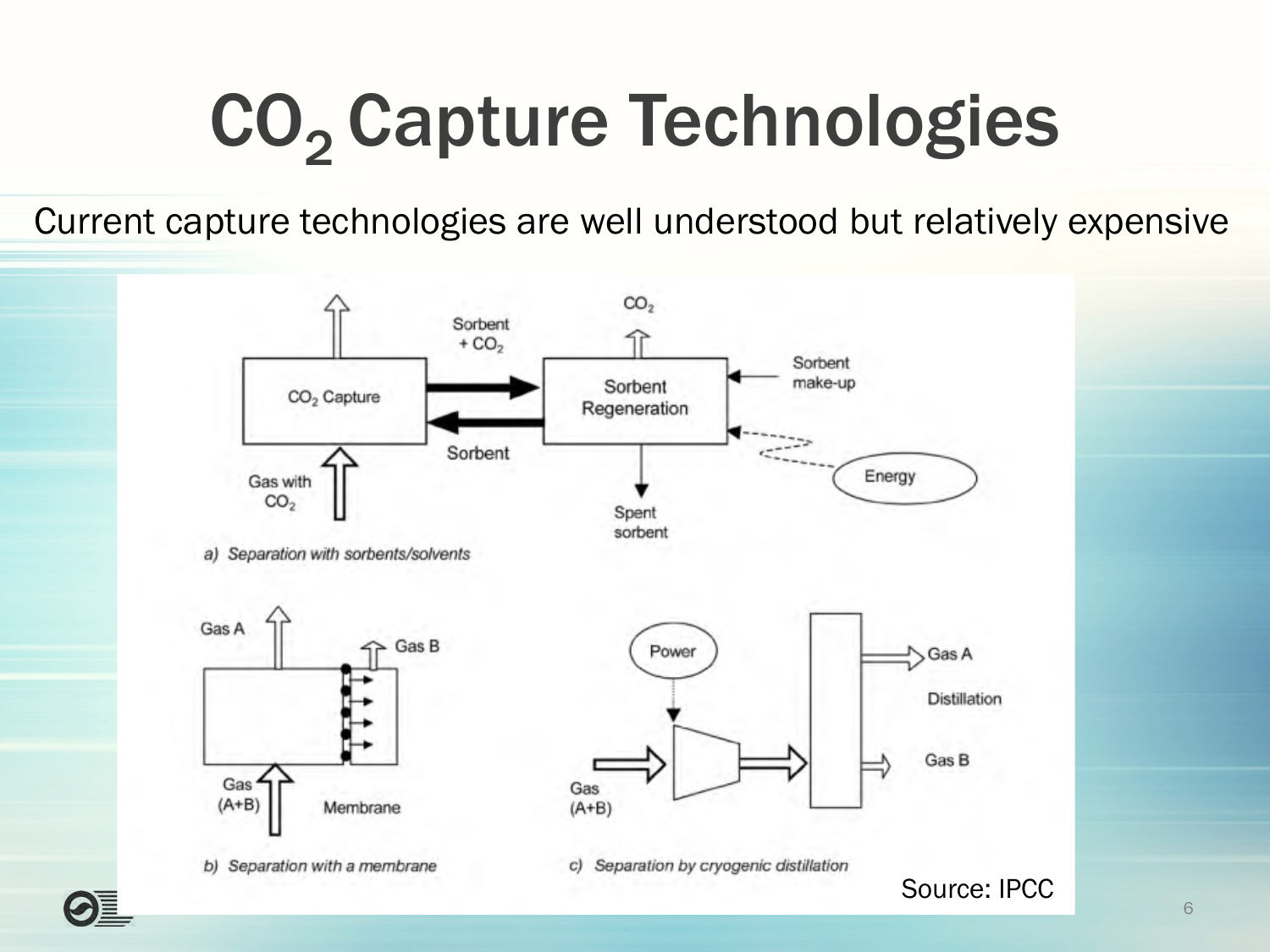# CO<sub>2</sub> Transport

- Movement of  $CO<sub>2</sub>$  by pipeline, truck, rail, ship, or barge to a storage facility
- Transport is the most technically mature step in CCS
- Currently no  $CO<sub>2</sub>$  pipeline in California
- U.S. has 50 individual  $CO<sub>2</sub>$  pipelines and with a combined length over 4,500 miles, primarily dedicated to enhanced oil recovery

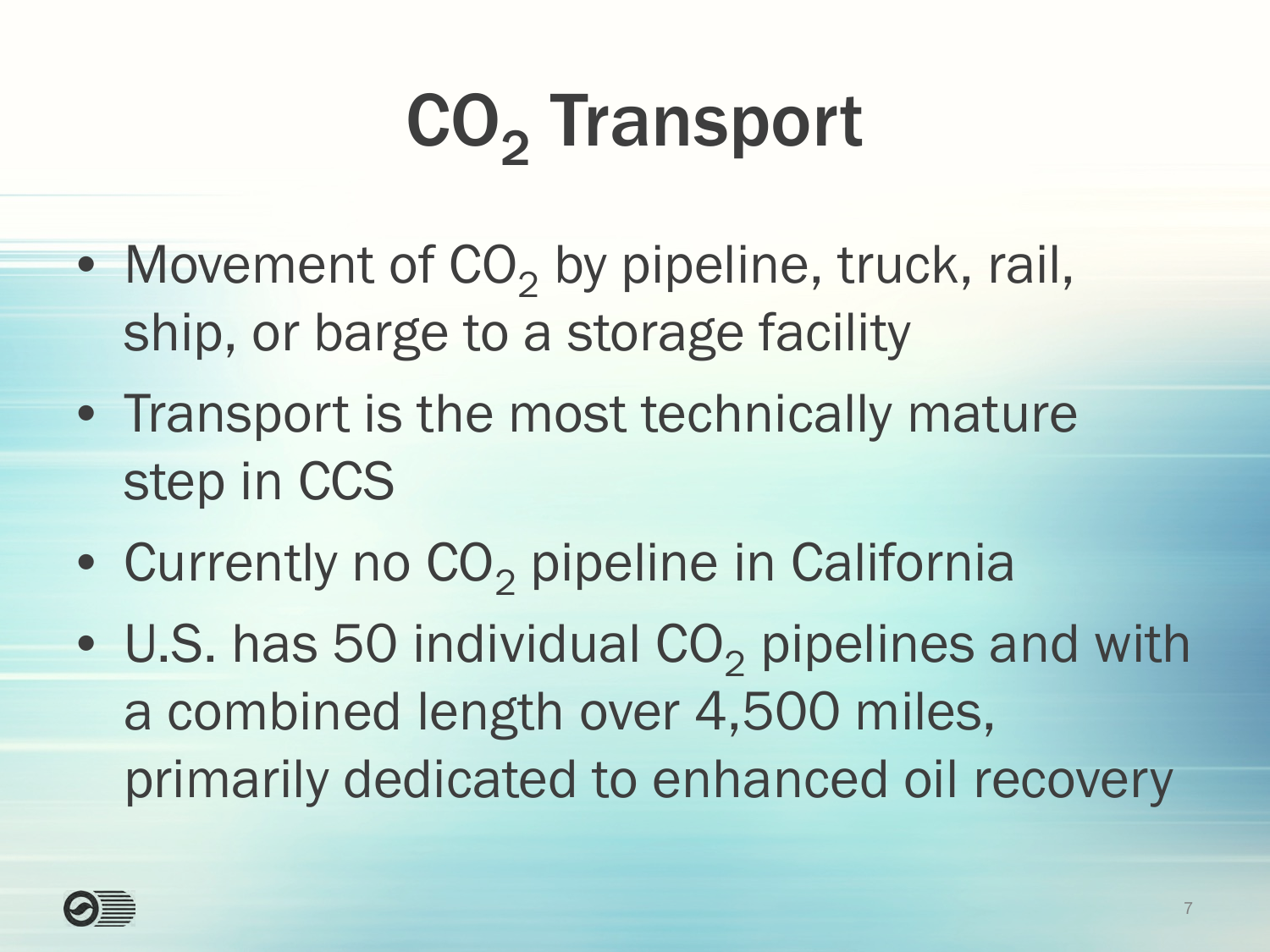#### CO<sub>2</sub> Geologic Sequestration Options

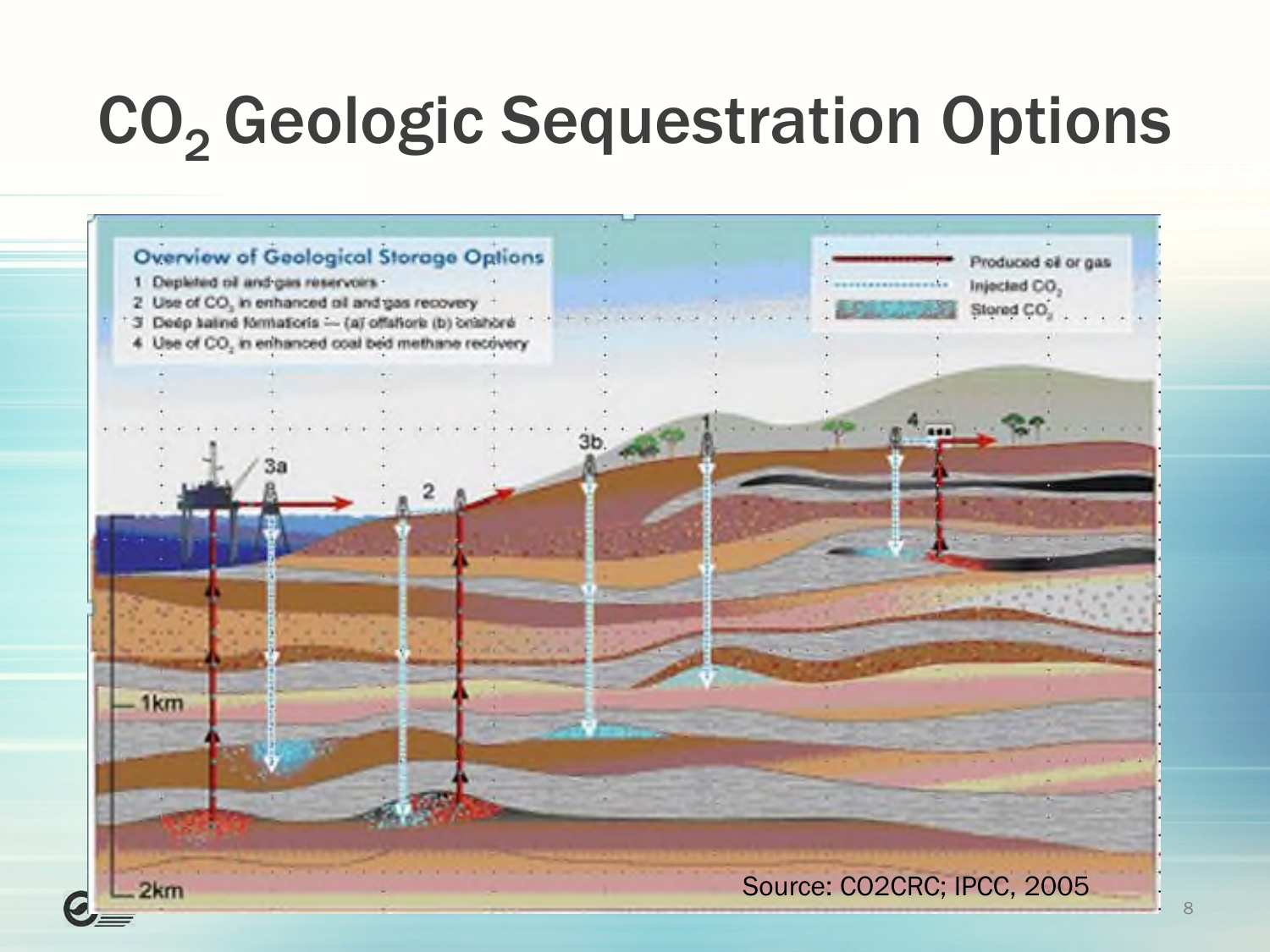# CO<sub>2</sub> Utilization

- $\bullet$  Use captured CO<sub>2</sub> or convert it to useful products such as chemicals, cements, or plastics.
- Life-cycle approach is necessary
- Most uses are currently small scale, need to understand the market potential
- Potential supply of anthropogenic  $CO_2$  is very much larger than potential demand

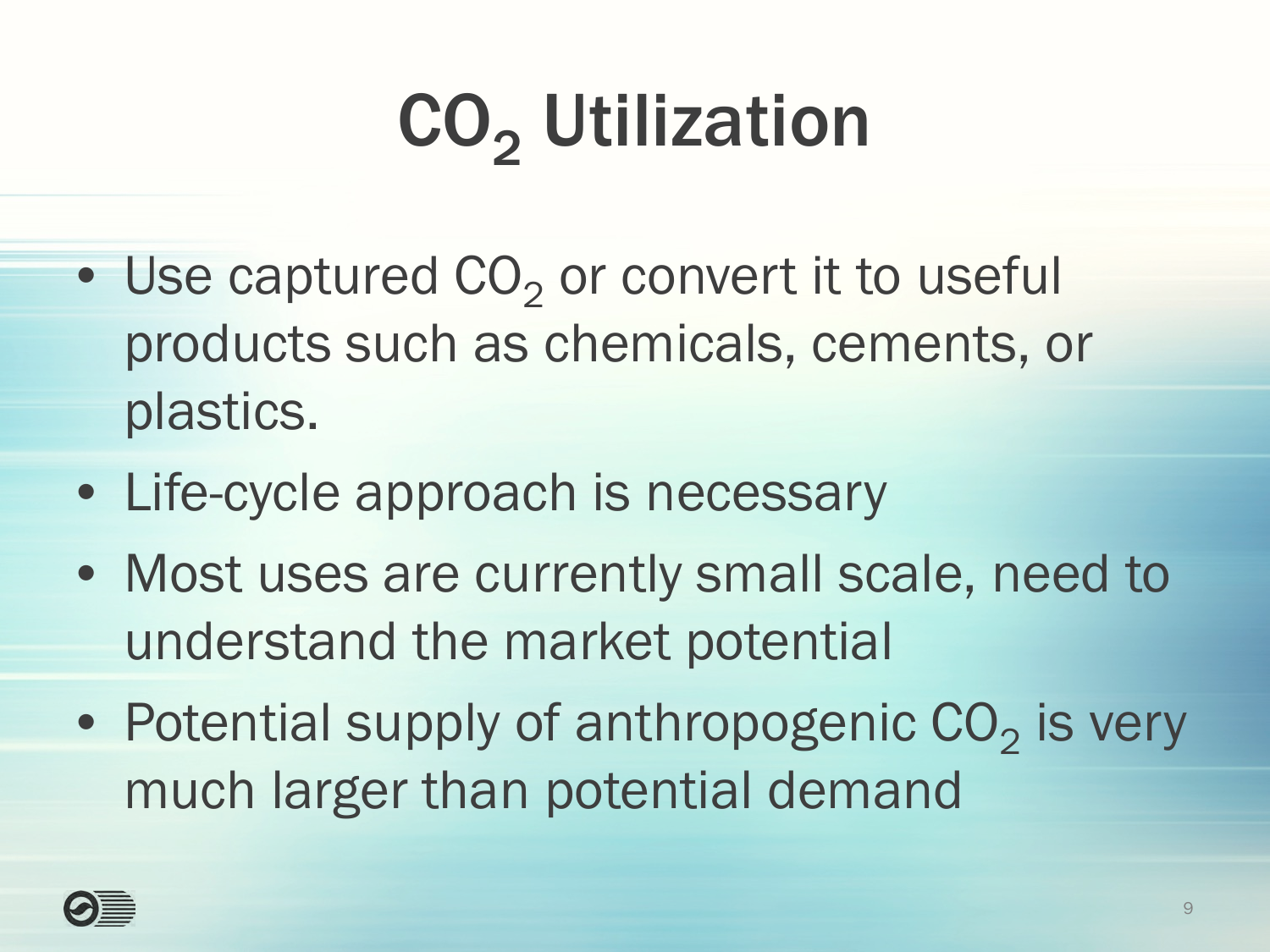#### WHY IS CARBON CAPTURE AND SEQUESTRATION IMPORTANT?

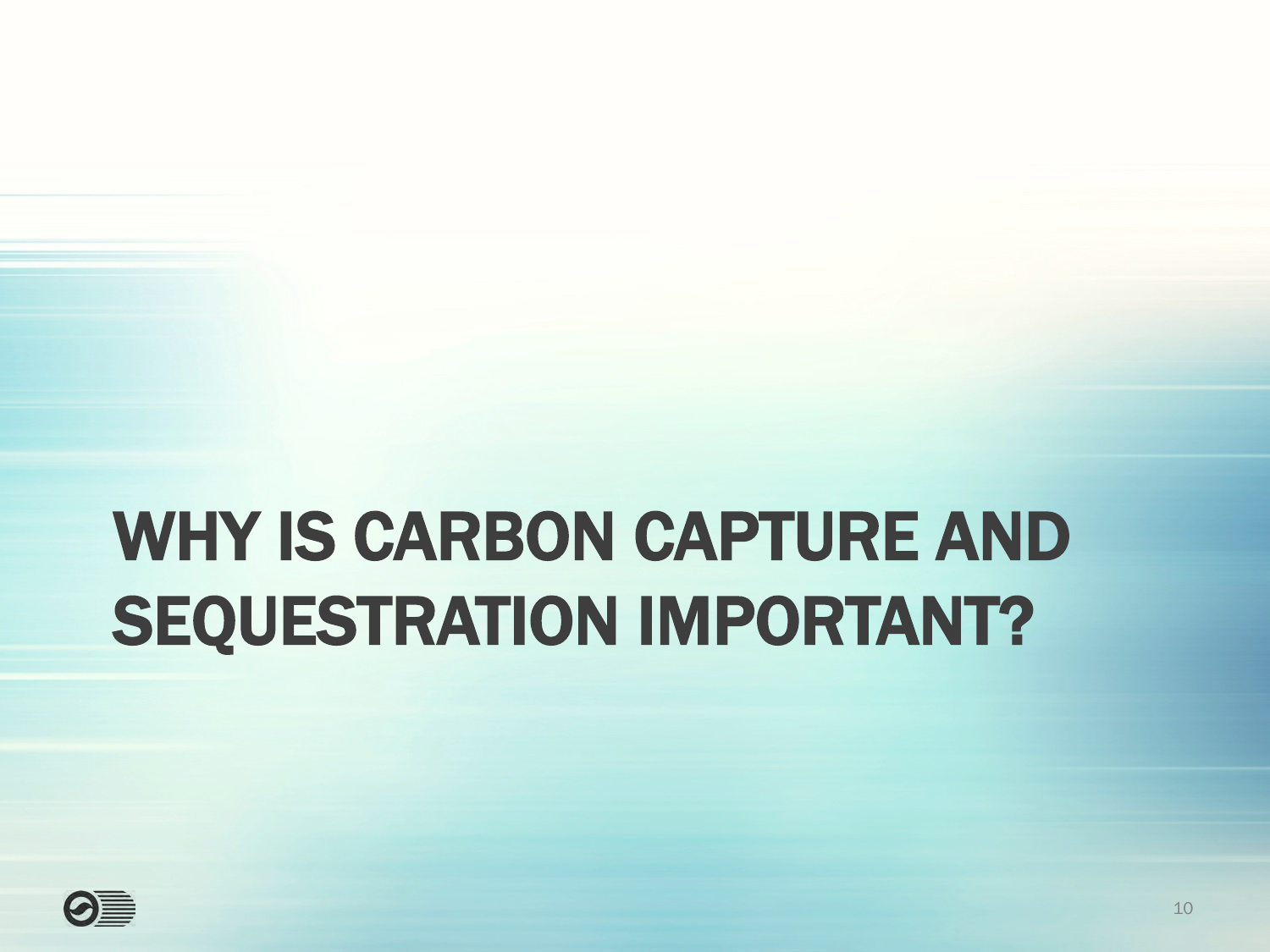### California's GHG Challenge



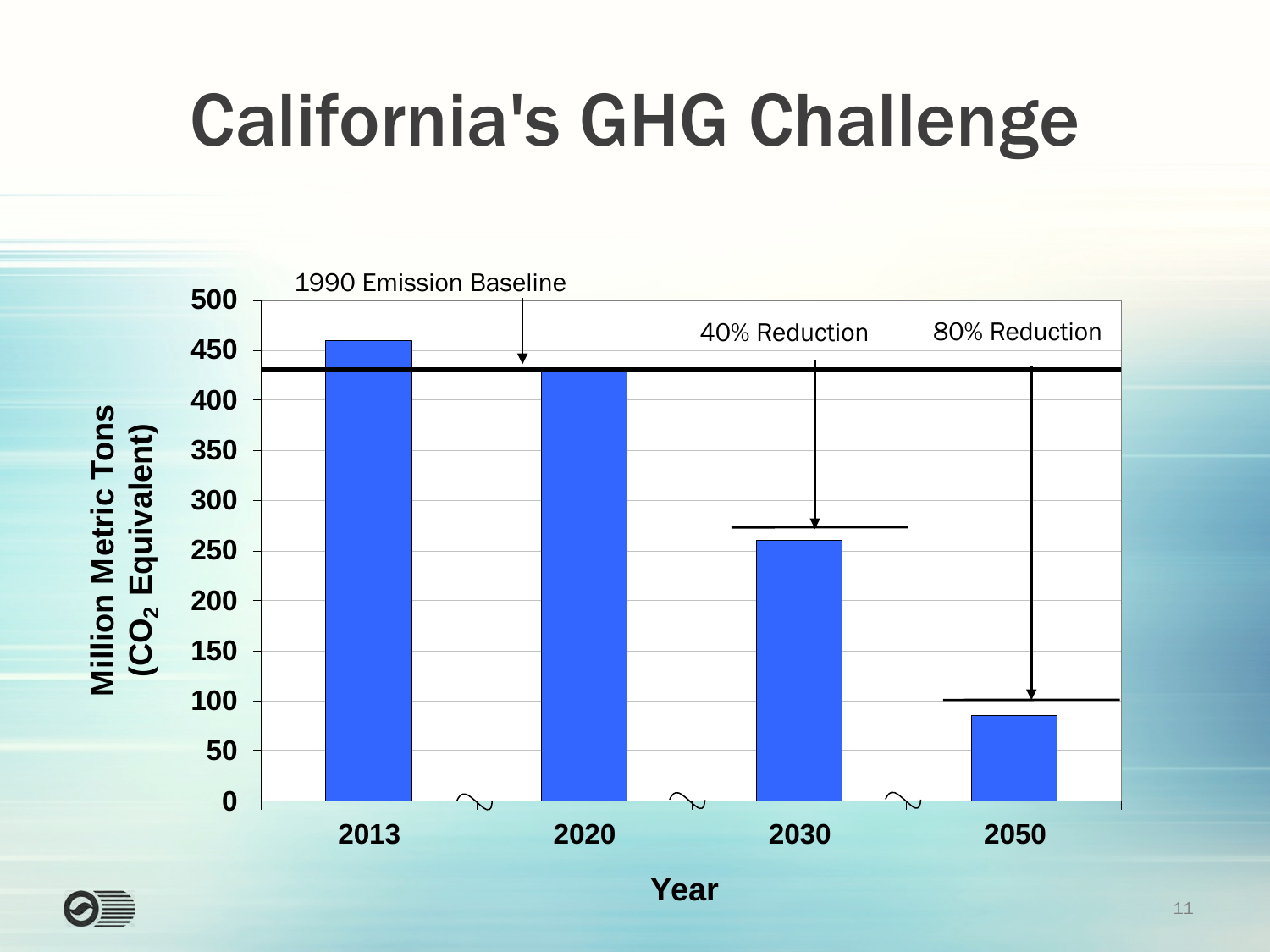### Long-term Targets

- IPCC (2014) found that models could not limit likely warming to below 2° C if bioenergy, CCS and their combination (BECCS) are limited
- Capable of achieving large  $CO<sub>2</sub>$  emission reductions
- Can be used in combination with other GHG reduction strategies
- Applicable to both the power and industrial sectors
- 2050 and 2100 scenarios without CCS have increased overall costs
- CCS combined with bioenergy may offer "negative" emissions"

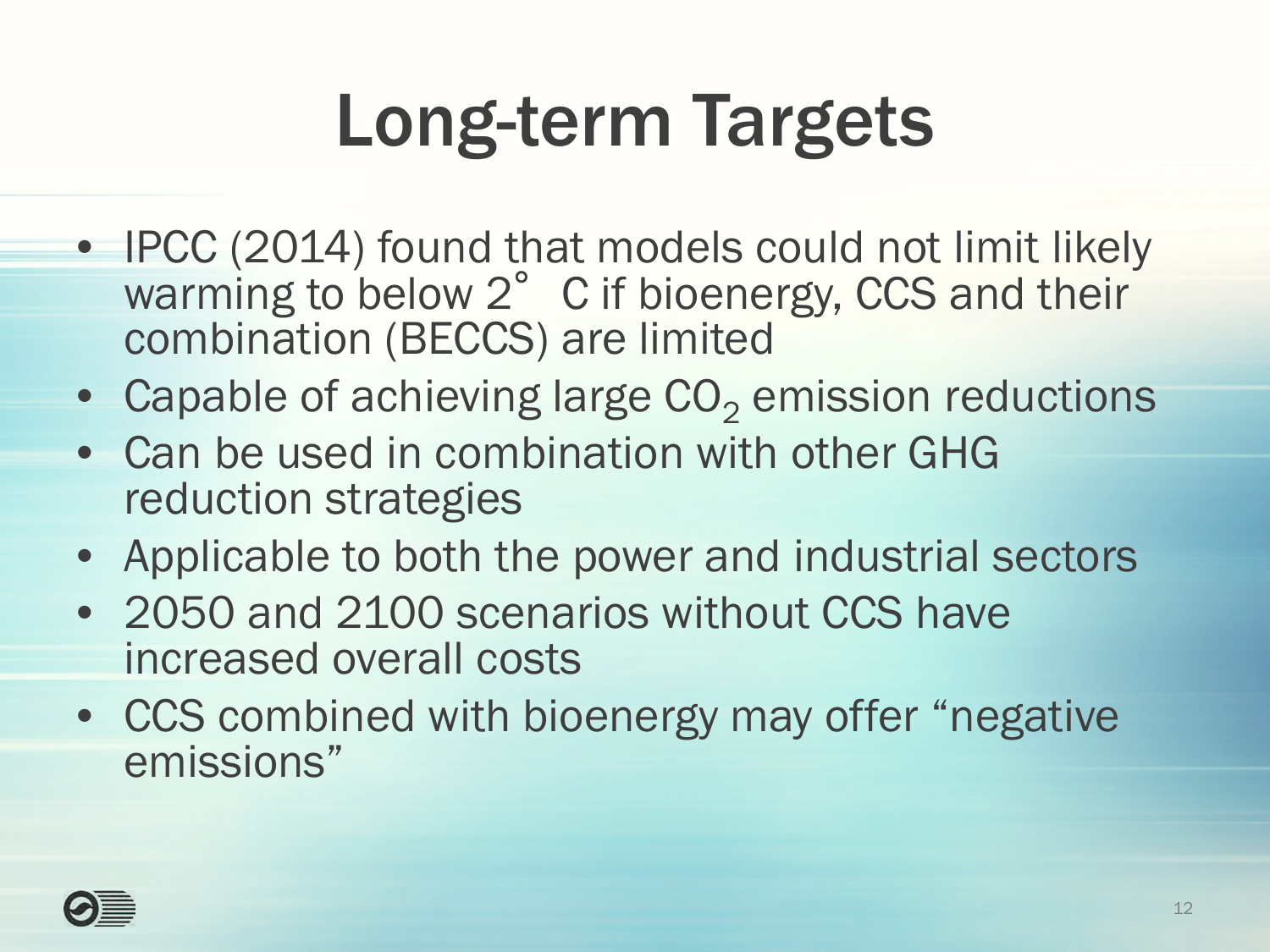### California Studies

- California's Energy Future The View to 2050 (CCST, 2011) Findings:
	- CCS is an important technology for electricity generation
	- CCS is a key strategy for achieving economywide lowcarbon fuels
	- California will require substantial  $CO<sub>2</sub>$  in-state storage capacity in 2050, with saline aquifers required by end of century
- California PATHWAYS: GHG Scenario Results (2015)
	- CCS scenario showed potential cost savings when compared to the straight line scenario
	- CCS scenario was a relatively higher risk strategy when compared to the straight line scenario

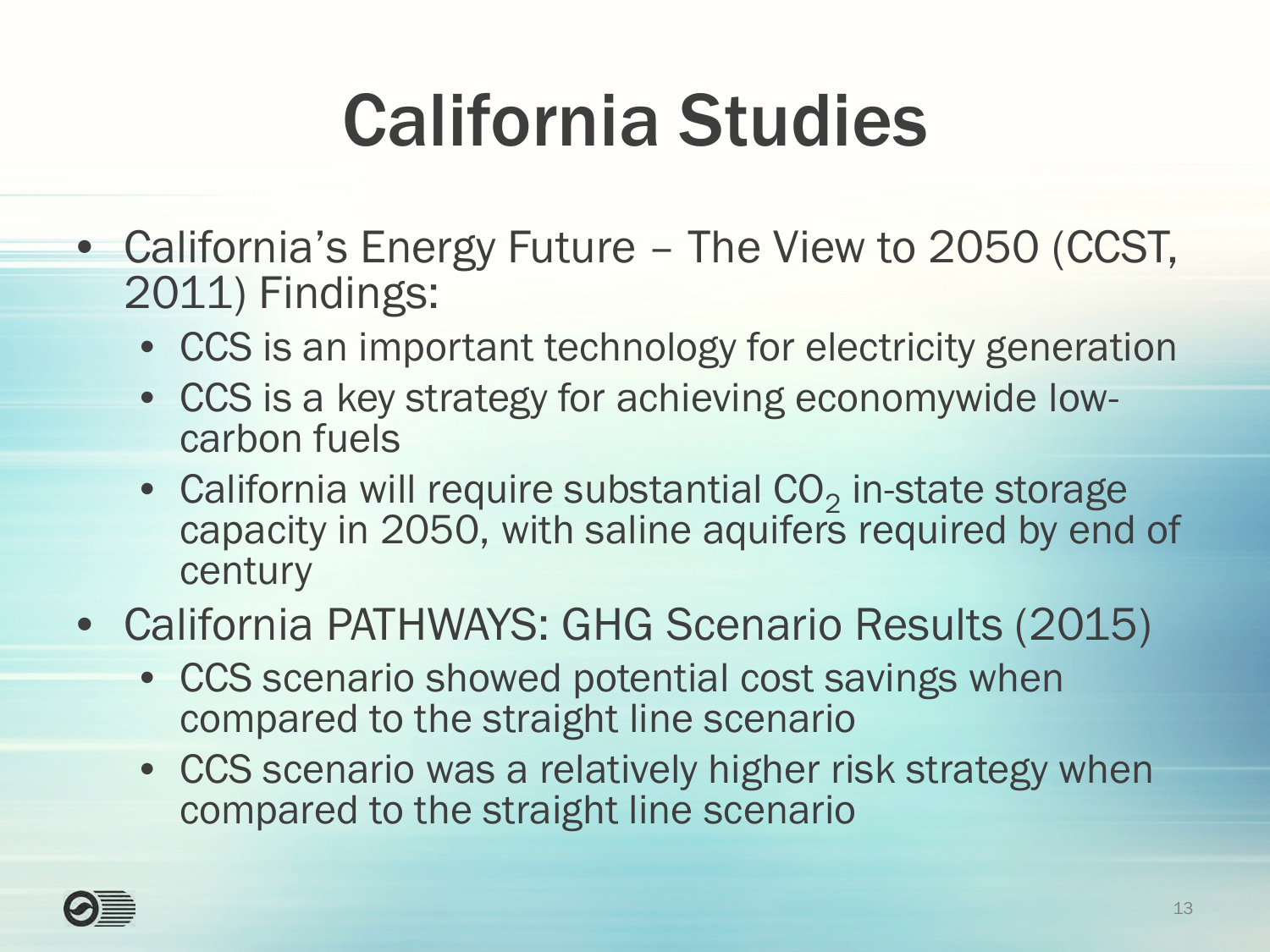## Policy Challenges for California

- Infrastructure investment is a pre-requisite for CCS being a large scale climate mitigation option
- Who is taking long-term liability and responsibility for injected  $CO<sub>2</sub>$
- Interaction with policy goals of achieving a larger renewables portfolio
- Further understanding geologic storage assets is needed
- Public trust and education- test and demonstrate technologies

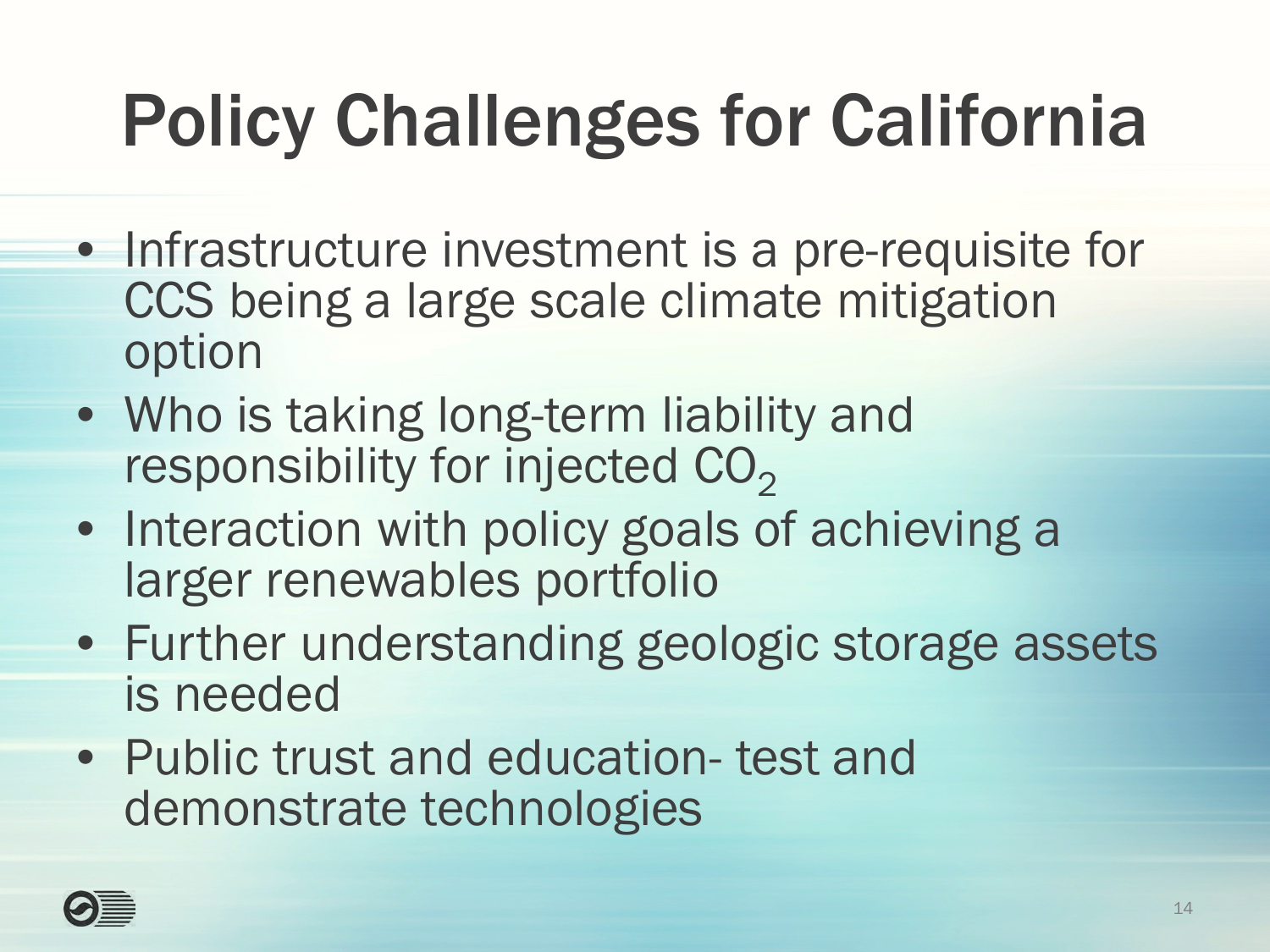### POTENTIAL RISKS OF GEOLOGIC STORAGE OF CO<sub>2</sub>

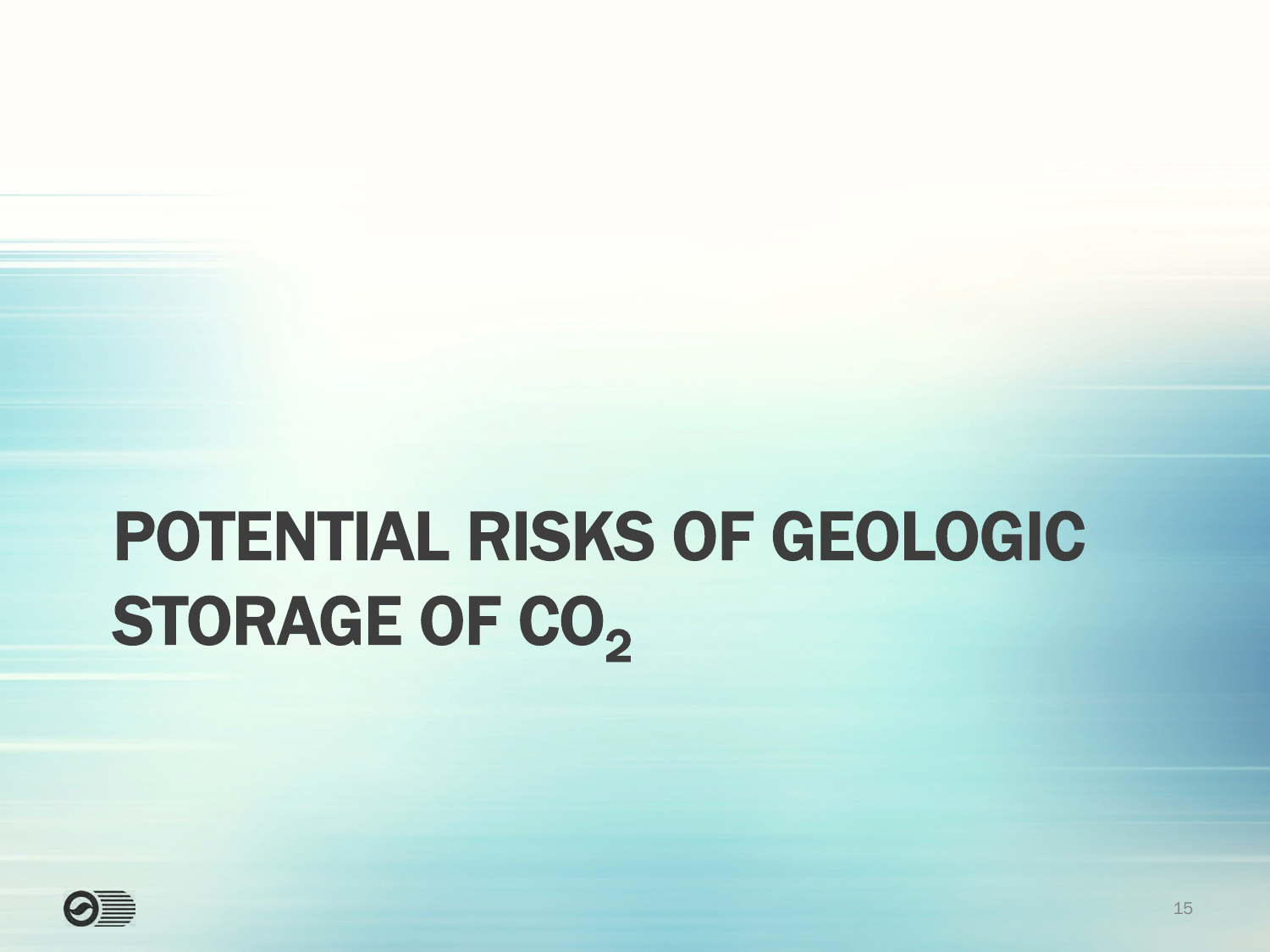### CO<sub>2</sub> Leakage - Potential Risk Factors

- Aliso Canyon leak provides a cautionary lesson- need to identify, minimize, and mitigate risks
- Existing wells in the injection area
	- Includes active, closed, and orphaned wells
	- Well depth
	- Well integrity, casing and condition of well abandonment
- Transmissive faults or fractures in the surrounding rock formations
- Lateral and upward movement into connected reservoirs
- Quality of the cap rock, or other seals
- Permeability characteristics of the rock layers overlying or adjacent to the reservoir

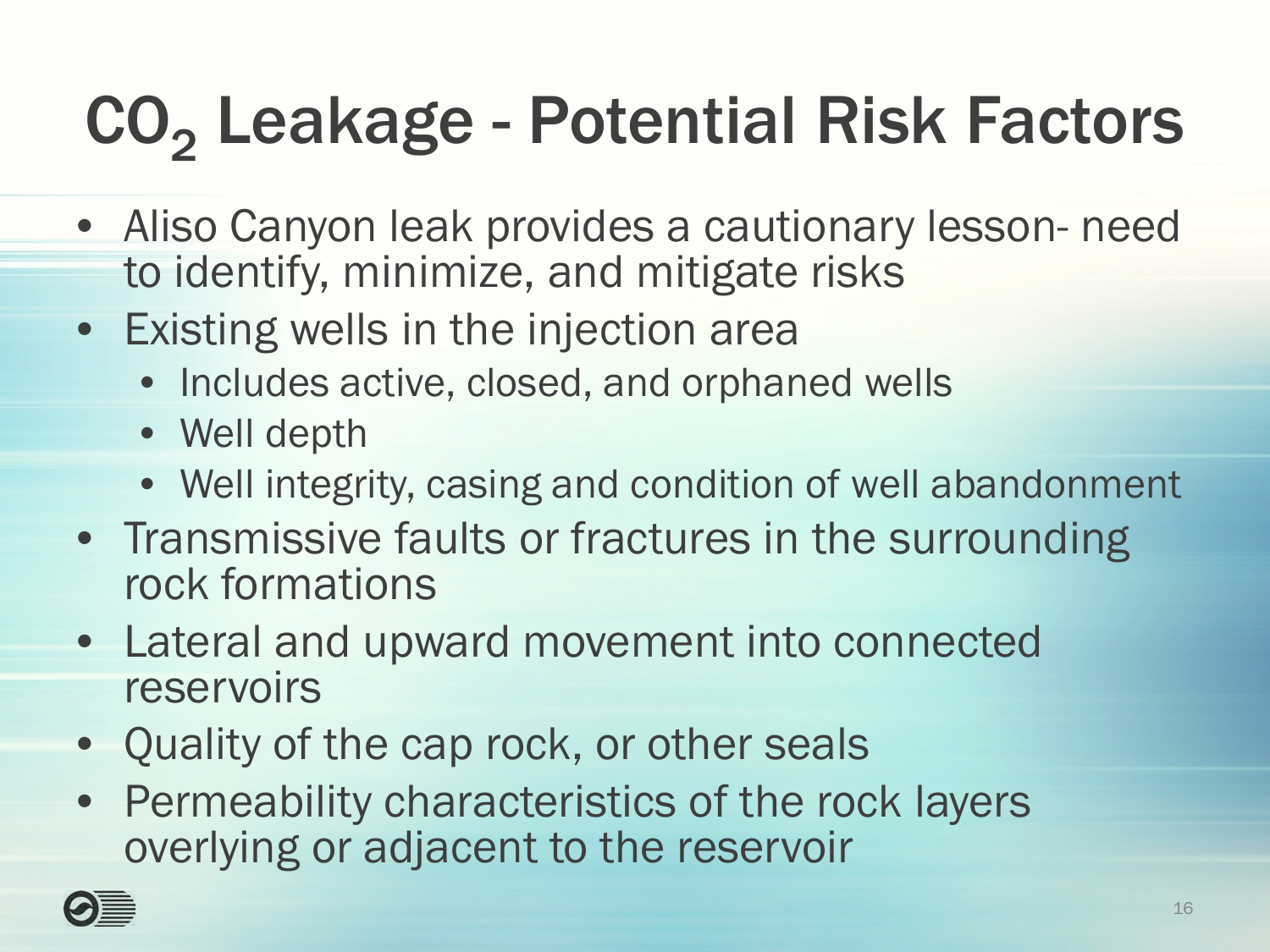# CO<sub>2</sub> Leakage - Potential Impacts

- Impacts dependent on:
	- How much, at what concentration, and over what time?
	- What are the current conditions of the surface and subsurface environment? Underground sources of drinking water?
- Health effected at:
	- Acute exposures to concentrations > 3%
	- Prolonged exposures to concentrations > 1%
- Groundwater
	- Potential for increased heavy metals, acidity, turbidity, organics, changes in groundwater flow, brine displacement
- Environment
	- Impact vegetation due to high root-zone CO2
	- Impact burrowing animals, basements, vaults

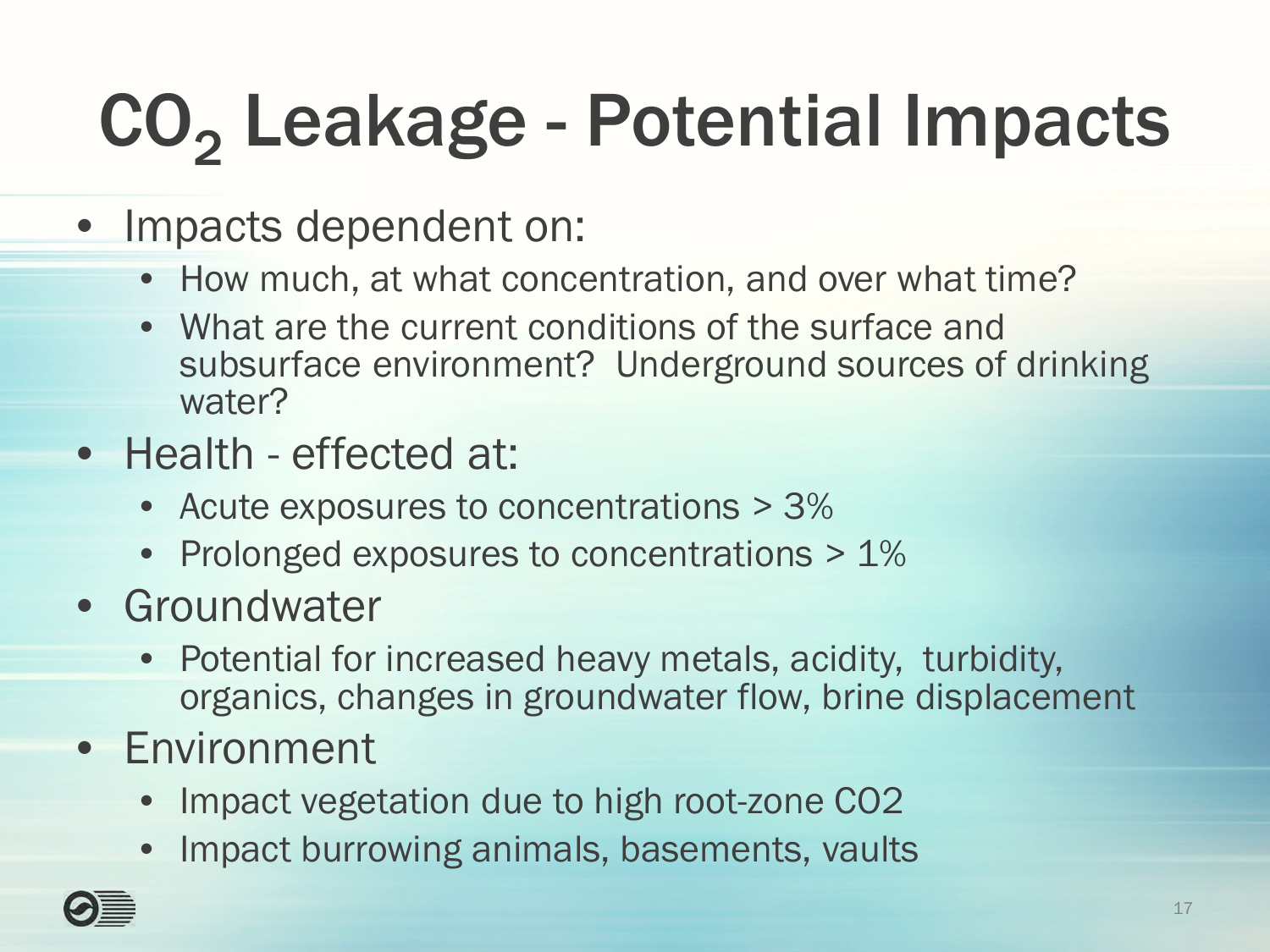### Induced Seismicity

- Caused by human activities and is commonly related to the injection or extraction of fluids into or out of the subsurface.
- Induced seismicity associated with wastewater disposal, geothermal operations
- Existing CCS projects provide limited direct data on induced seismicity
- Factors to consider:
	- Pressure changes to critically stressed faults
	- Injection proximity to basement rock
	- Reservoir permeability
	- Injection rate

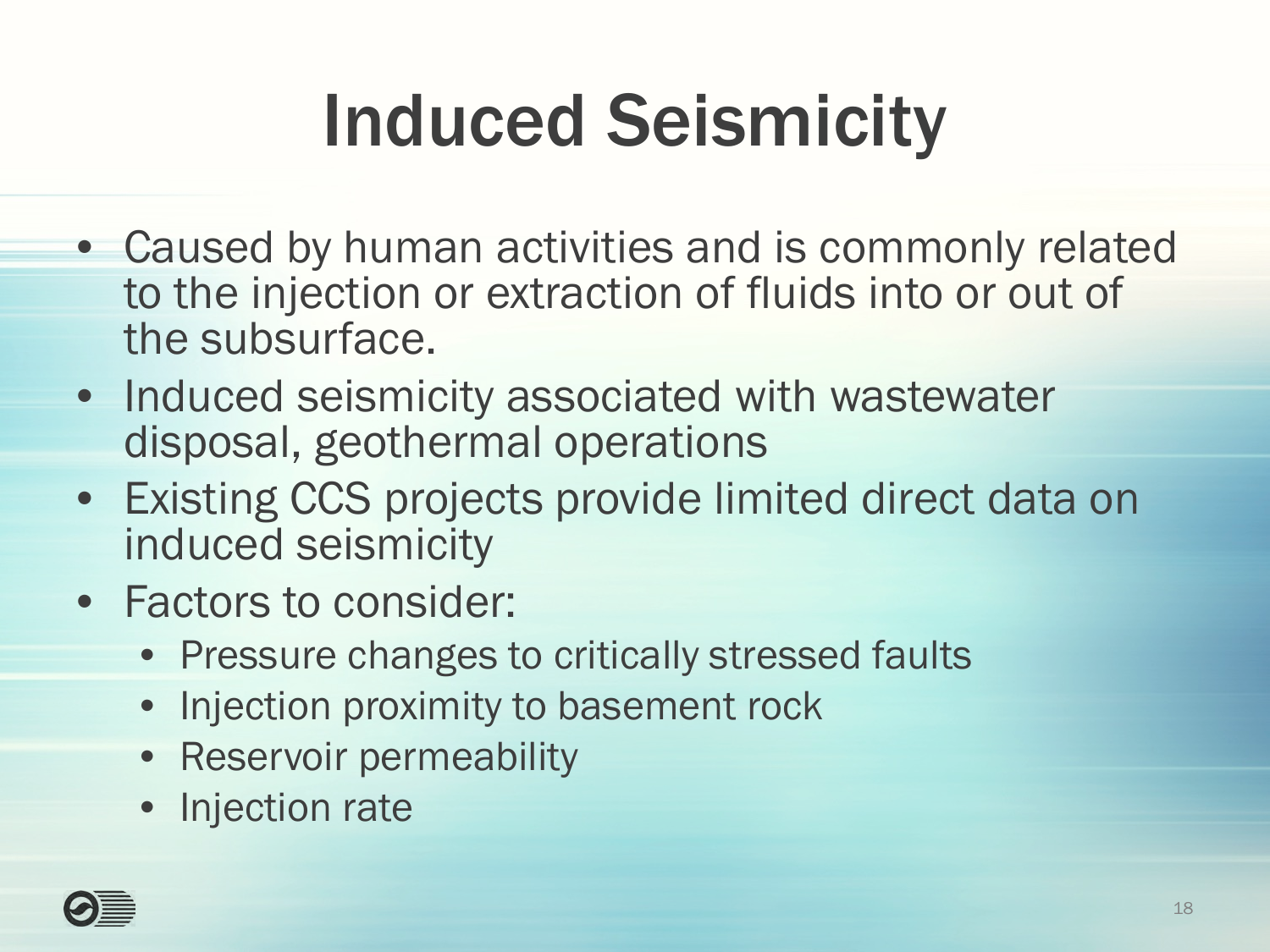### Risk Management

- Site Characterization
	- Identifying risks helps define proper management
	- Reservoir characteristics
	- Identify pressure limits for the surrounding geology
- Active injection site and pressure management
- Corrective Action and Remediation Plans
- Monitoring
	- In conjunction with modeling
	- Small leaks are a challenge due to plume size and detection limits
	- Monitoring prior to injection useful to establish a baseline

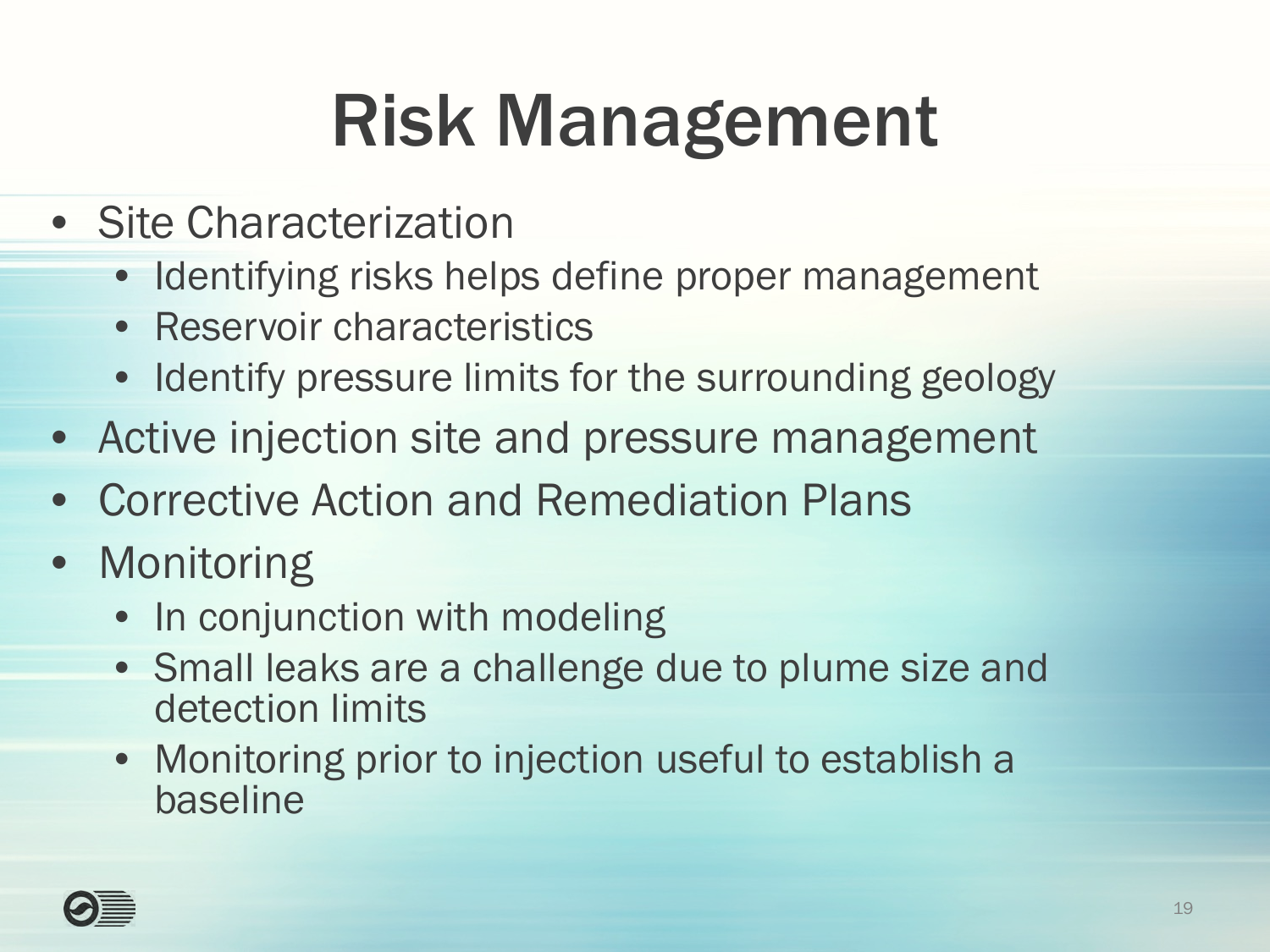#### OVERVIEW OF LARGE-SCALE ONGOING CCS PROJECTS

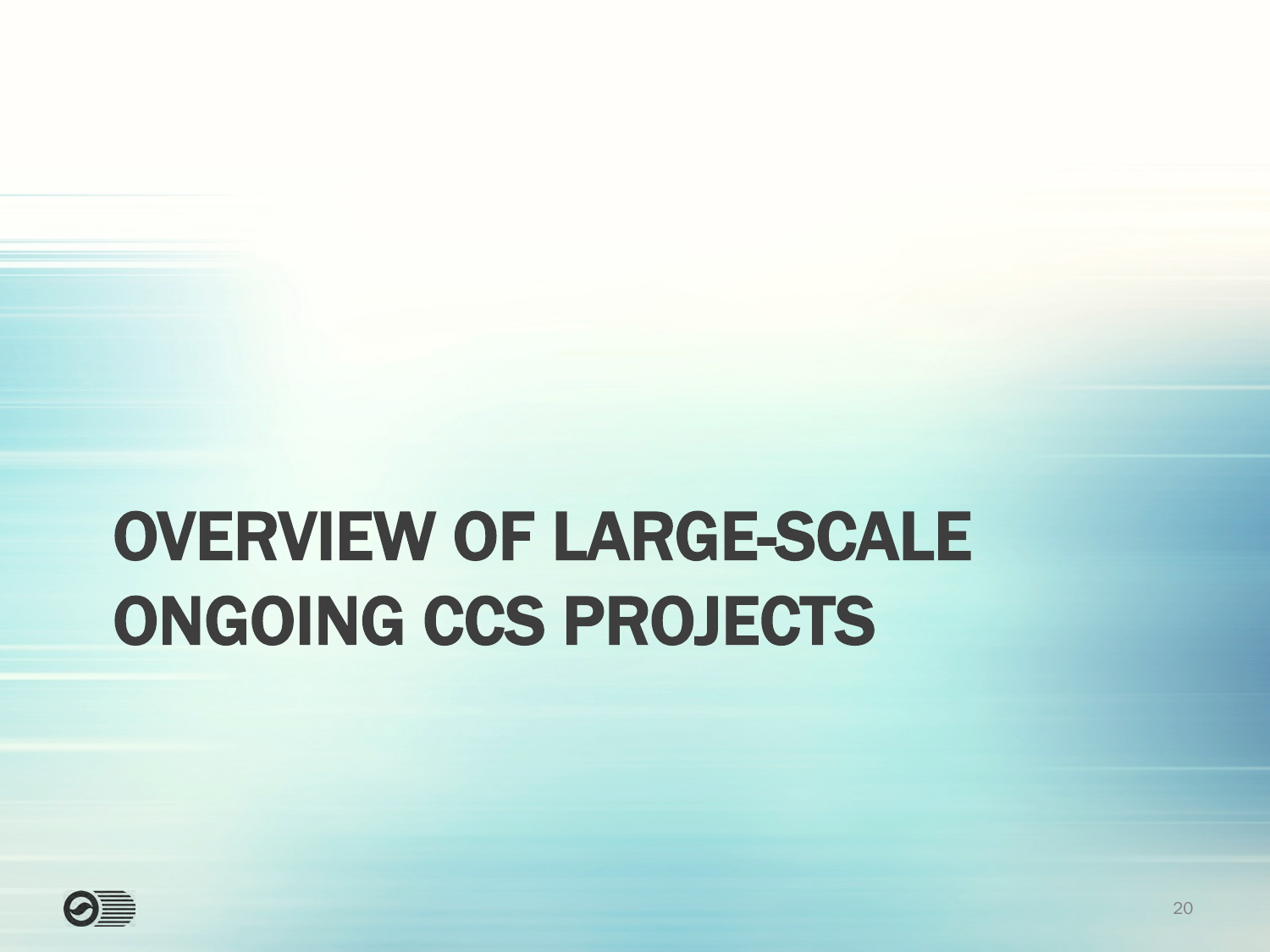### Current Large-Scale CCS Projects



\* Injection suspended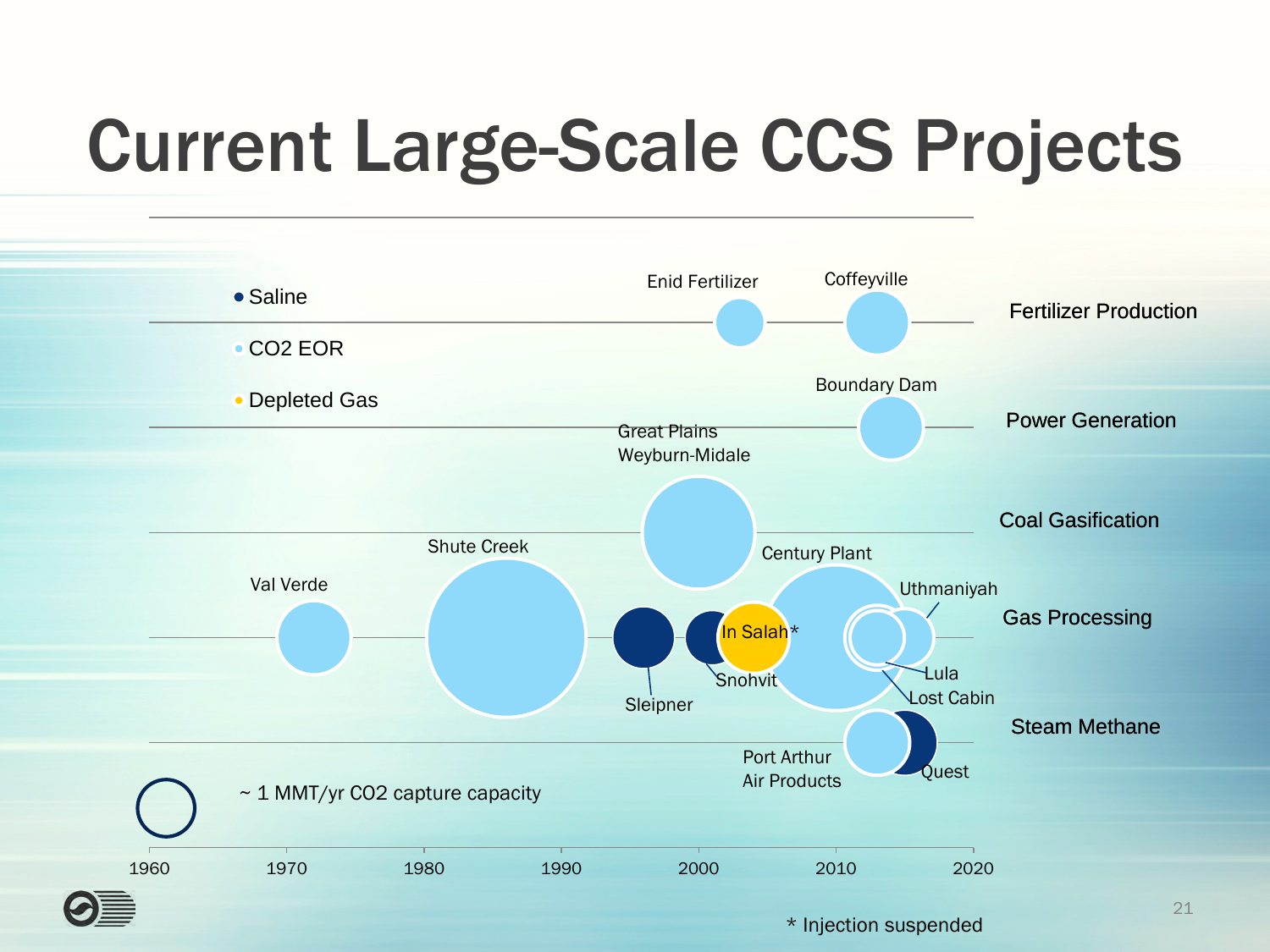### North American CCS Projects

| <b>Project Name</b>                | Location     | <b>Operational</b><br>date | $CO2$ source             | Capture type             | Capture<br>capacity<br>(MMT<br>CO <sub>2</sub> /yr | <b>Sequestration</b><br><u>type</u> |
|------------------------------------|--------------|----------------------------|--------------------------|--------------------------|----------------------------------------------------|-------------------------------------|
| <b>Century Plant</b>               | <b>Texas</b> | 2010                       | Gas<br>Processing        | Pre-combustion           | $8.4*$                                             | $CO2$ -EOR                          |
| Shute Creek/La<br><b>Barge</b>     | Wyoming      | 1986                       | Gas<br>Processing        | Pre-combustion           | 6                                                  | $CO2$ -EOR                          |
| Val Verde                          | <b>Texas</b> | 1972                       | Gas<br>Processing        | Pre-combustion           | 1.3                                                | $CO2$ -EOR                          |
| <b>Boundary Dam</b>                | Saskatchewan | 2014                       | Power<br>Generation      | Post-combustion          | $1***$                                             | $CO2$ -EOR                          |
| Quest                              | Alberta      | 2015                       | <b>Steam</b><br>Methane  | Industrial<br>Separation | $\mathbf{1}$                                       | <b>Saline</b>                       |
| Port Arthur/Air<br><b>Products</b> | <b>Texas</b> | 2013                       | <b>Steam</b><br>Methane  | Industrial<br>Separation | $\mathbf 1$                                        | $CO2$ -EOR                          |
| <b>Lost Cabin</b>                  | Wyoming      | 2013                       | Gas<br>Processing        | Pre-combustion           | $\mathbf 1$                                        | $CO2$ -EOR                          |
| Coffeyville                        | Kansas       | 2013                       | Fertilizer<br>Production | Industrial<br>Separation | $\mathbf 1$                                        | $CO2$ -EOR                          |

 $^{\star}$  5 MMT CO<sub>2</sub>/yr currently being captured

\*\* 0.4 MMT captured in first year of operation

22

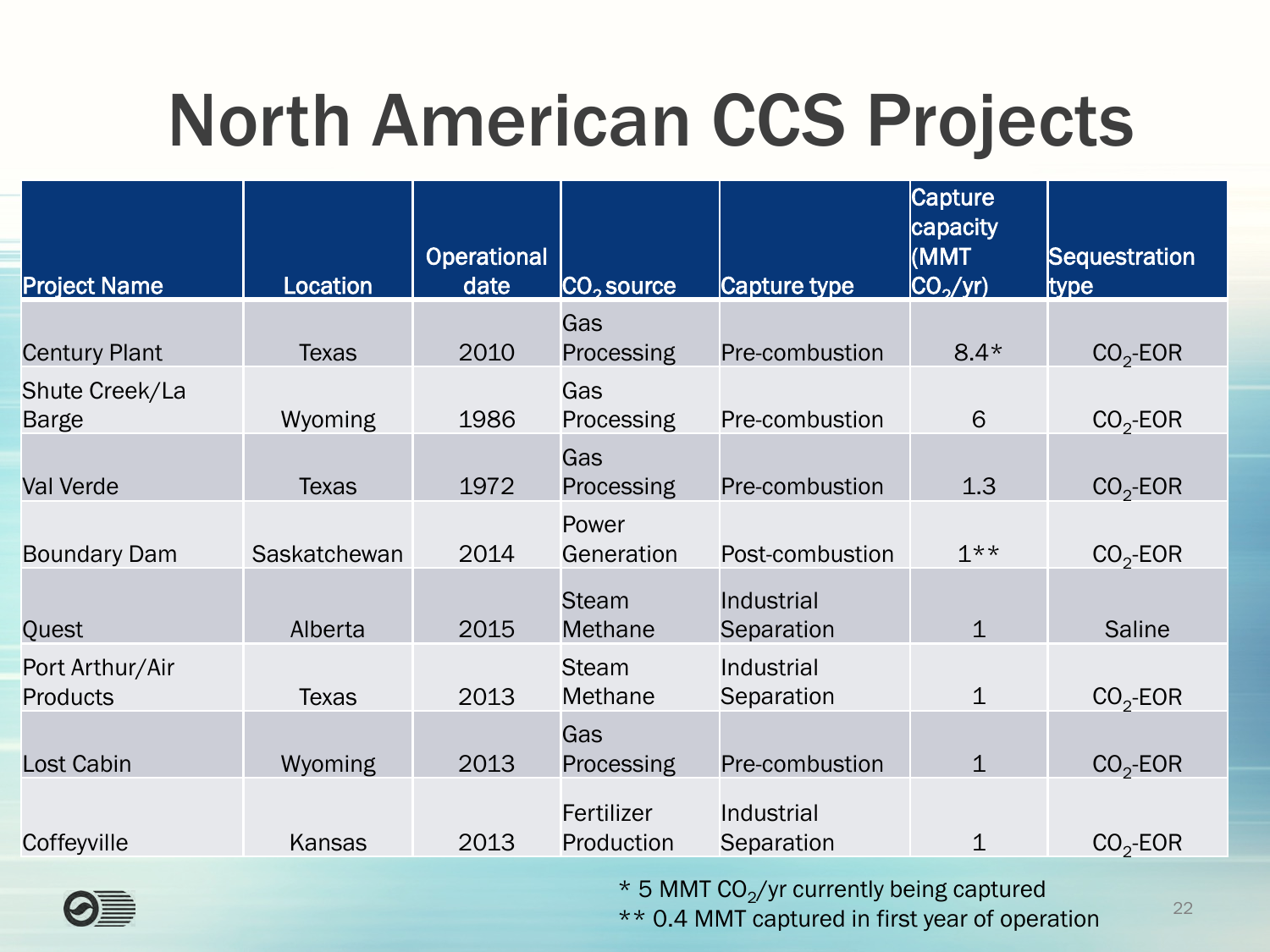### Projects Anticipated in 2016

- Illinois Industrial CCS Project- ADM corn-toethanol production facility, with saline injection (capture capacity of  $\sim$  1 MMT/yr)
- Full commercial operation at the Kemper County Energy Facility, Mississippi (capture capacity of  $\sim$ 3 MMT/yr)
- Petra Nova Carbon Capture Project at the W.A. Parish power plant, Texas, CO<sub>2</sub> capture anticipated by the end of 2016 (capture capacity of  $\sim$  1.4 MMT/yr)

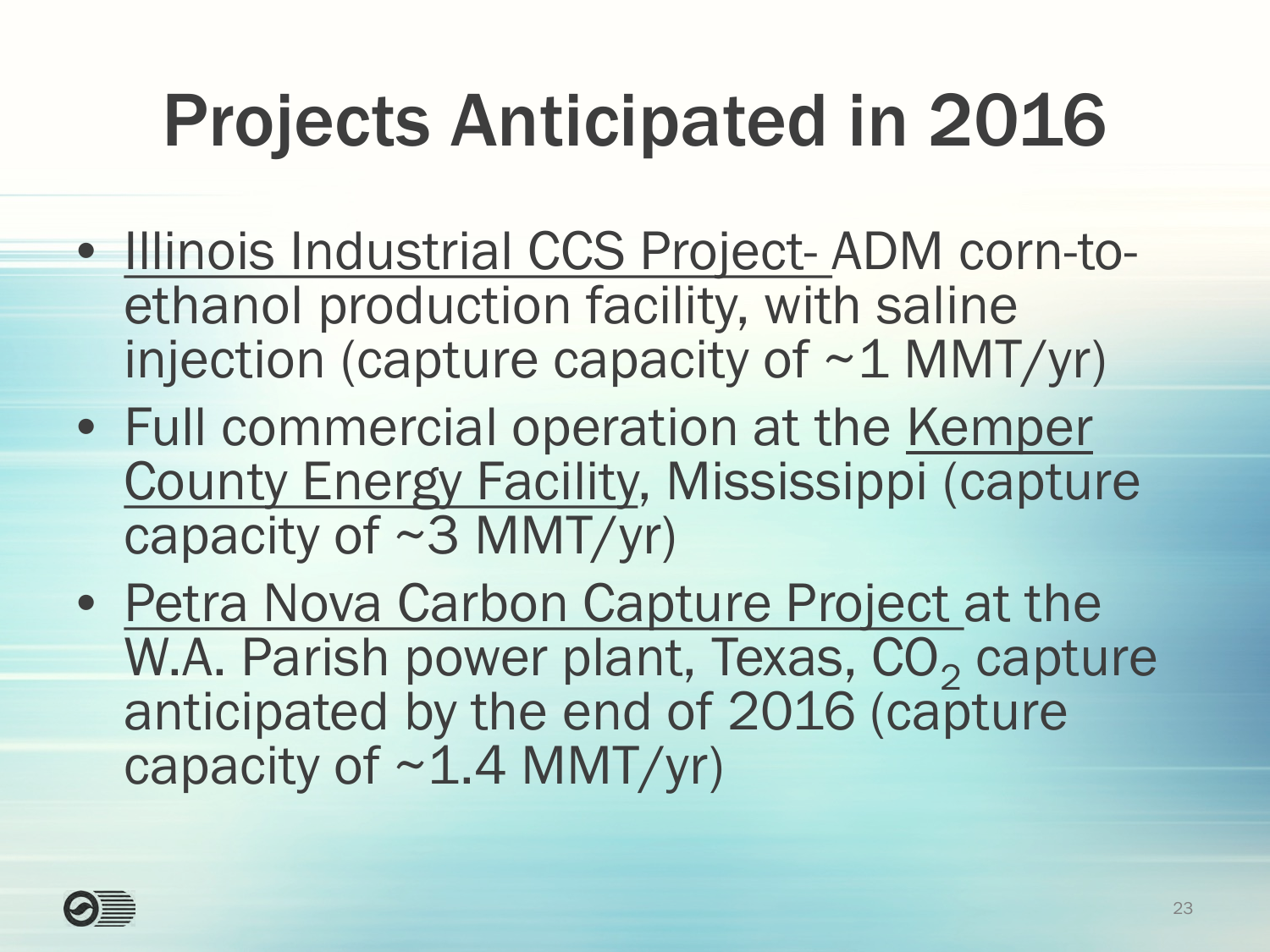#### ROLE OF FEDERAL AND STATE GOVERNMENT IN CCS

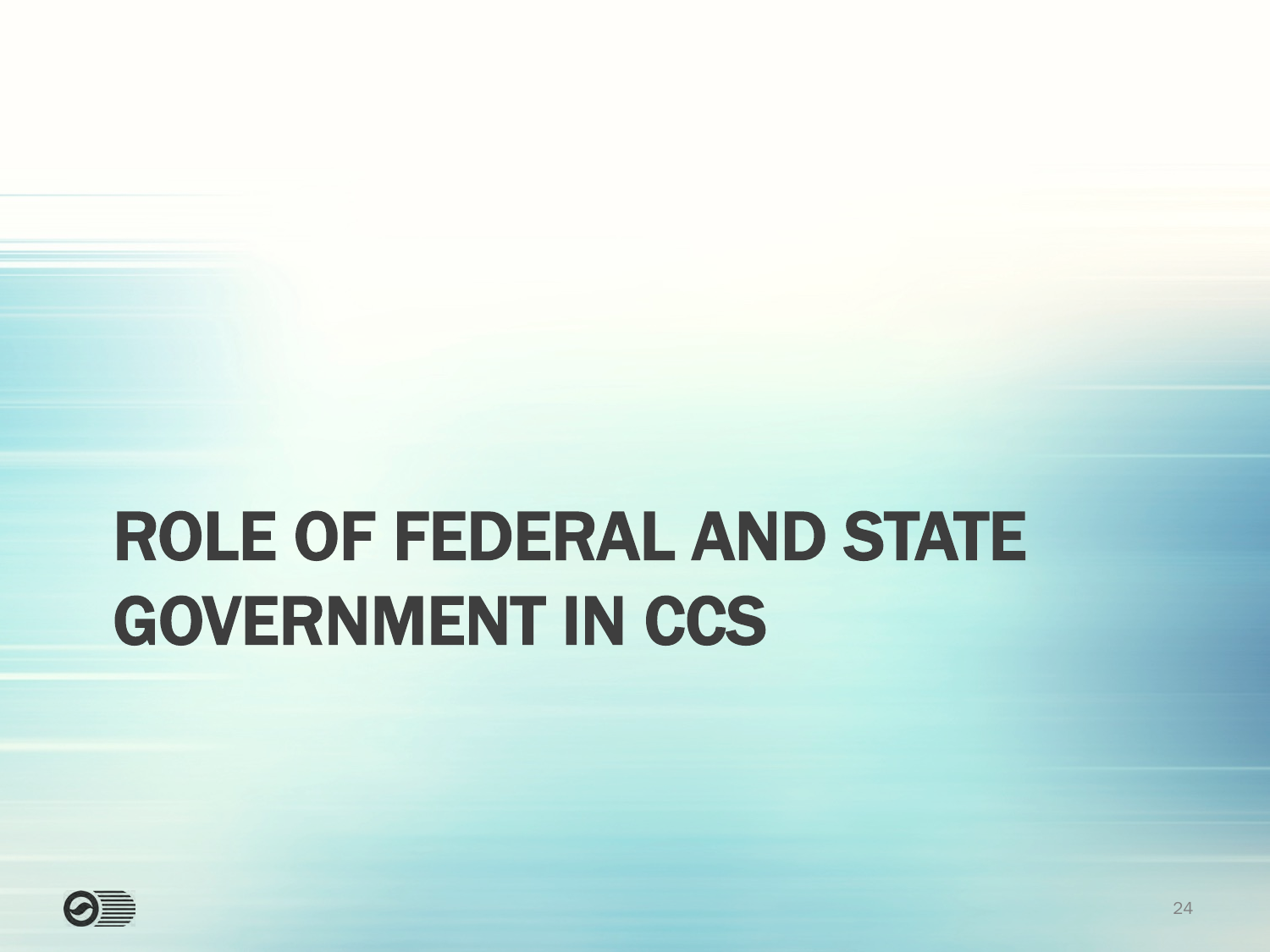## U.S. Department of Energy

- Research funding (ARRA, CCPI)
	- Industrial capture and storage projects, including innovative usage
- Seven Regional Carbon Sequestration Partnerships
- Lessons learned during the validation phase smallscale field tests generated a series of Best Practices Manuals:
	- Monitoring, Verification and Accounting (2012)
	- Public Outreach and Education (2009)
	- Site Characterization (2010)
	- Geologic Storage Formation Classification (2010)
	- Simulation and Risk Assessment (2012)
	- Carbon Storage Systems and Well Management Activities  $(2011)$   $25$



| UQINUII |  |  |
|---------|--|--|
| (2011)  |  |  |
|         |  |  |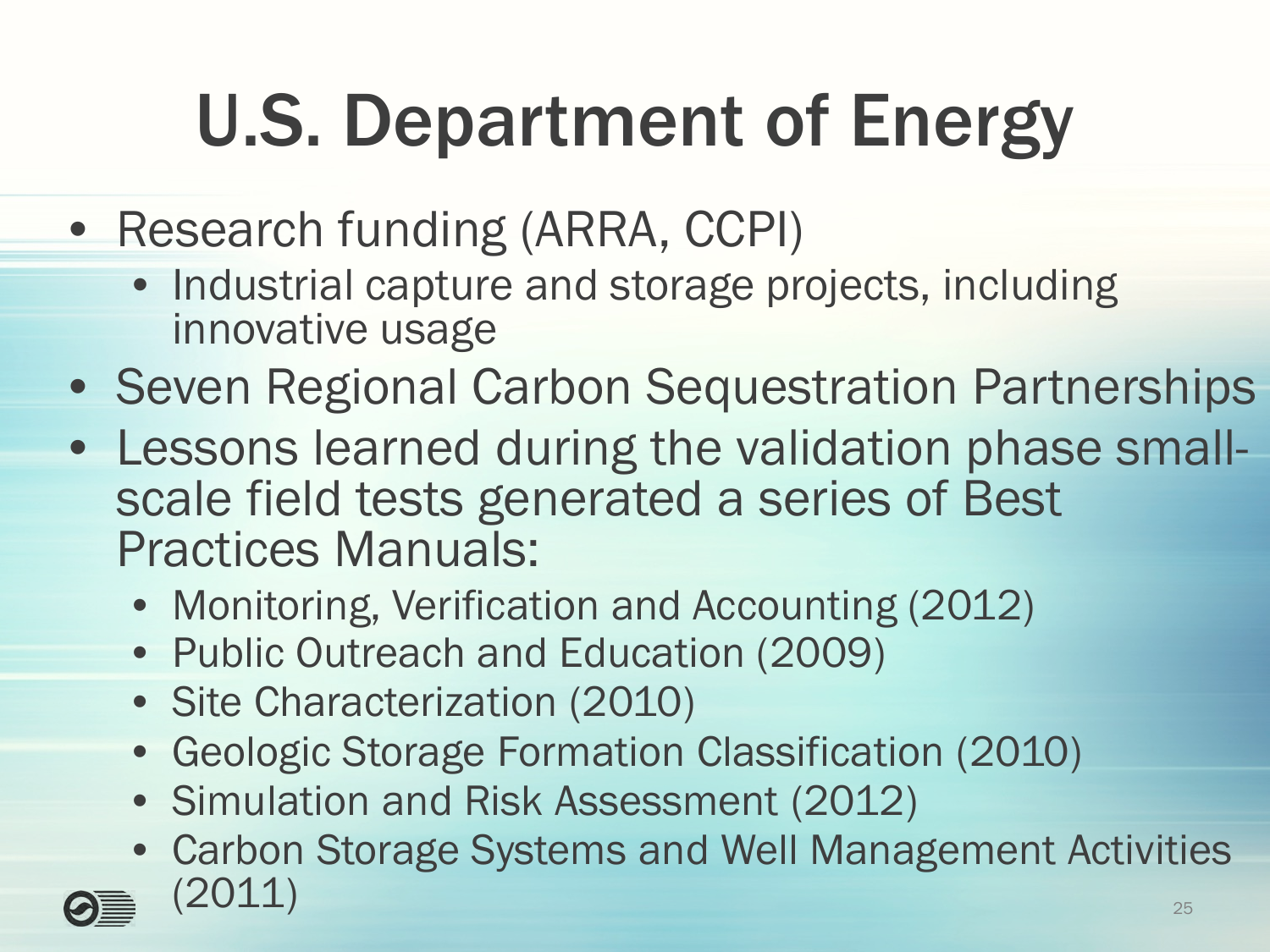### U.S. Environmental Protection Agency

- Underground Injection Control (UIC)
	- Class II oil and gas
	- Class VI geologic sequestration of  $CO<sub>2</sub>$
- GHG Reporting Program (40 CFR Part 98)
	- Subpart UU injection of  $CO<sub>2</sub>$
	- Subpart RR geologic sequestration of  $CO<sub>2</sub>$
- New Source Performance Standards- Carbon Pollution Standards
	- Sets carbon pollution emission performance rates for new, modified and reconstructed power plants
	- New coal power plants can emit no more than 1,400 lbs  $\mathrm{CO}_2/\mathrm{MWh}$ , compliance possible with partial CCS

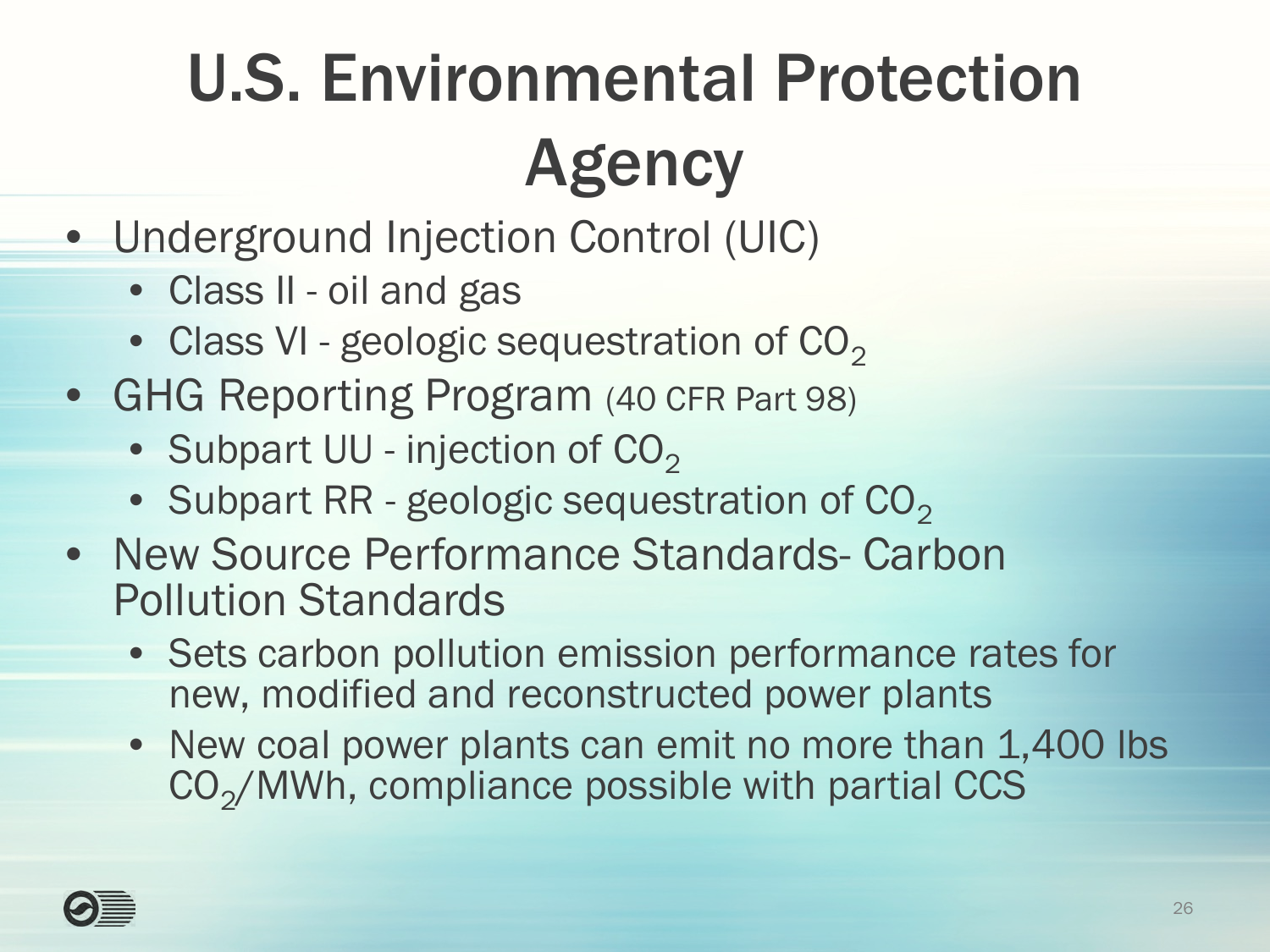### State Agencies

- California Air Resources Board
	- Cap and Trade, GHG Mandatory Reporting
	- Low Carbon Fuel Standard
- California Energy Commission
	- SB 1386- Emission Performance Standards
	- WESTCARB
- California Department of Conservation Division of Oil, Gas and Geothermal Resources
	- Oil and gas well permitting
- State Water Resources Control Board
- California Public Utilities Commission
	- SB 1386- Emission Performance Standards
	- Could potentially consider CCS when establishing electricity rates and the contribution of the contribution of the contribution of the contribution of the contribution of the contribution of the contribution of the contribution of the contribution of the contribution of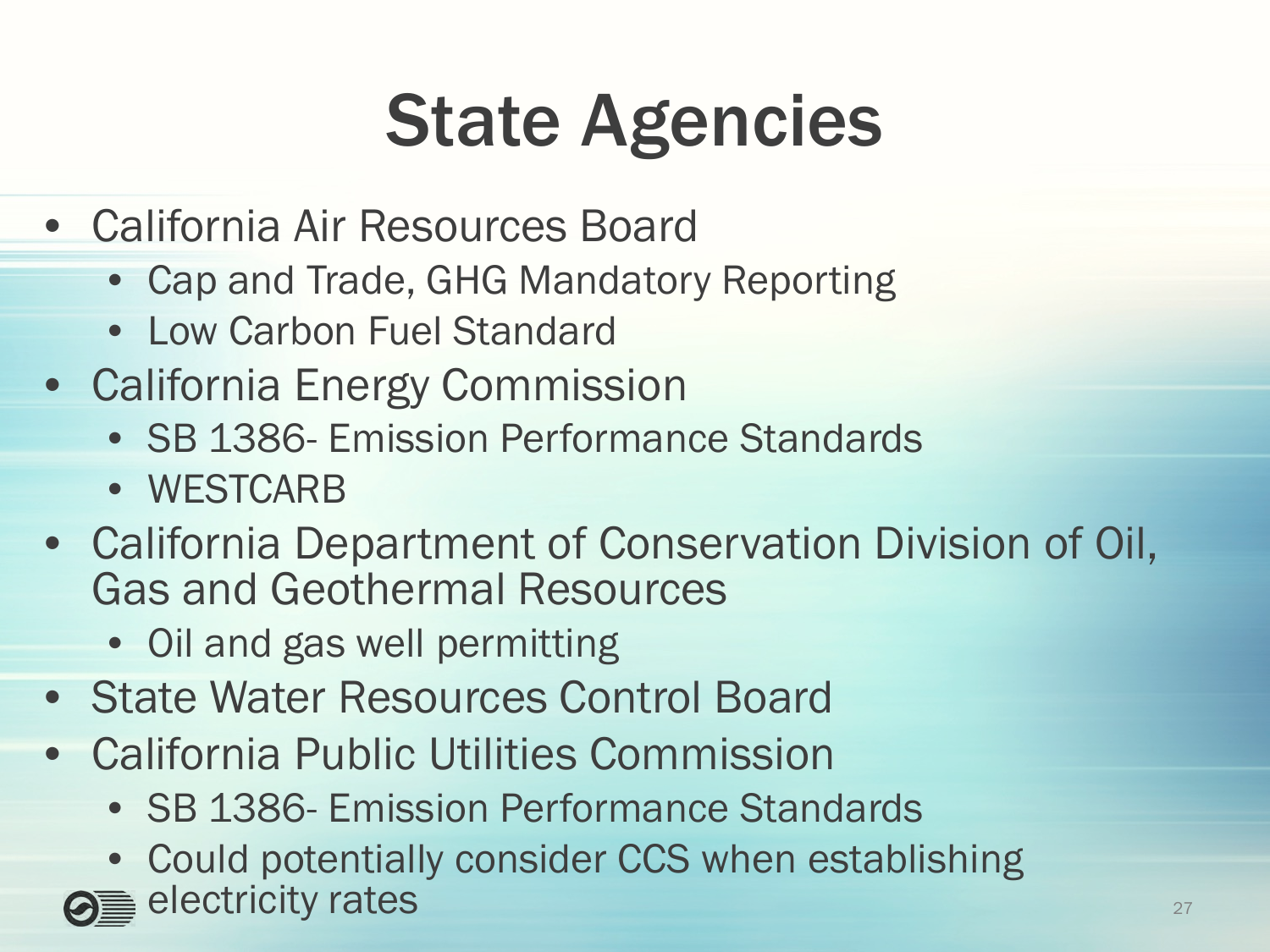California Energy Commission

Mike Gravely

#### OVERVIEW OF CCS RELATED ACTIVITIES IN CALIFORNIA

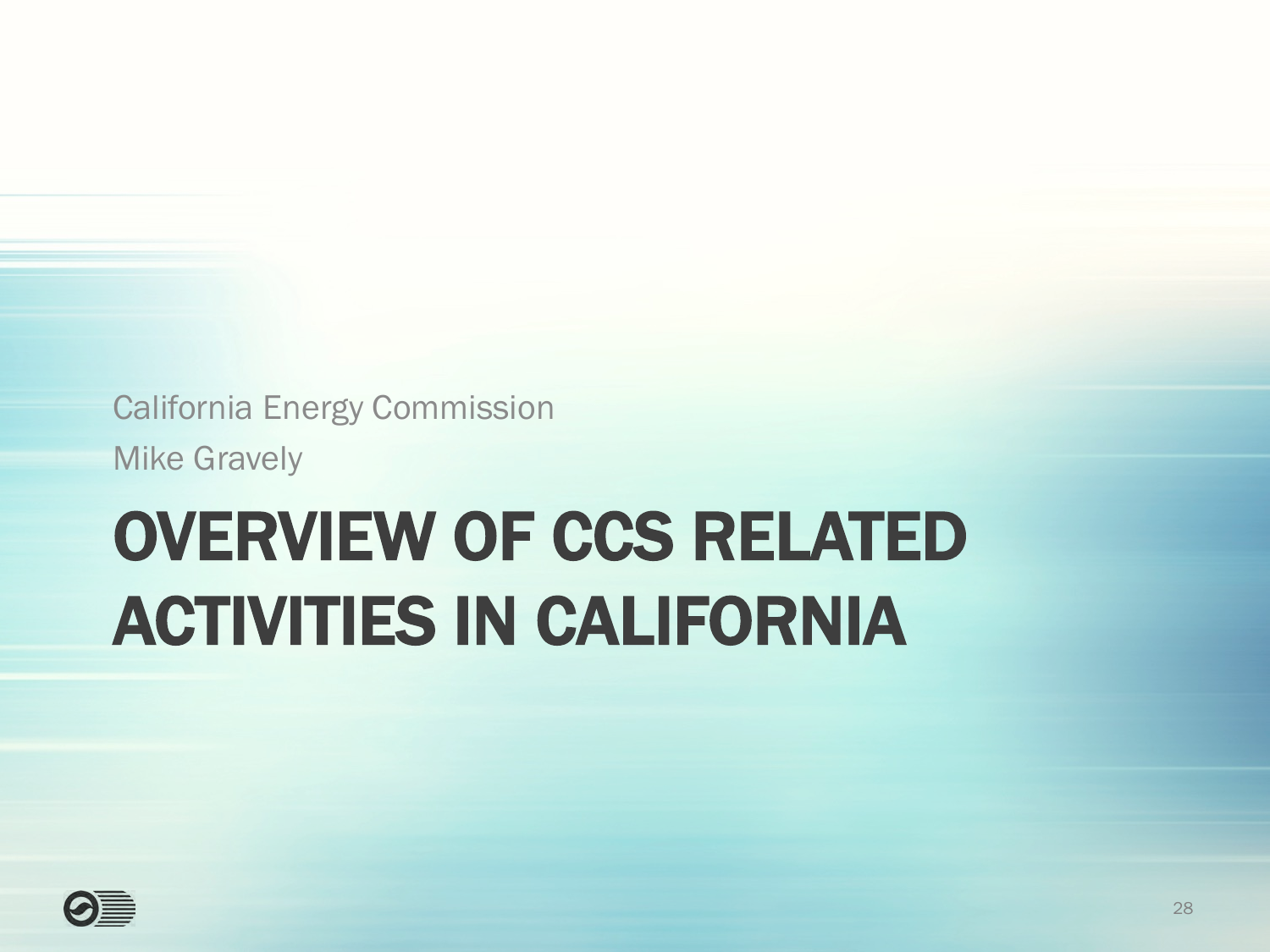California Air Resources Board

#### CCS IN CALIFORNIA REGULATIONS AND QUANTIFICATION METHODOLOGY DEVELOPMENT

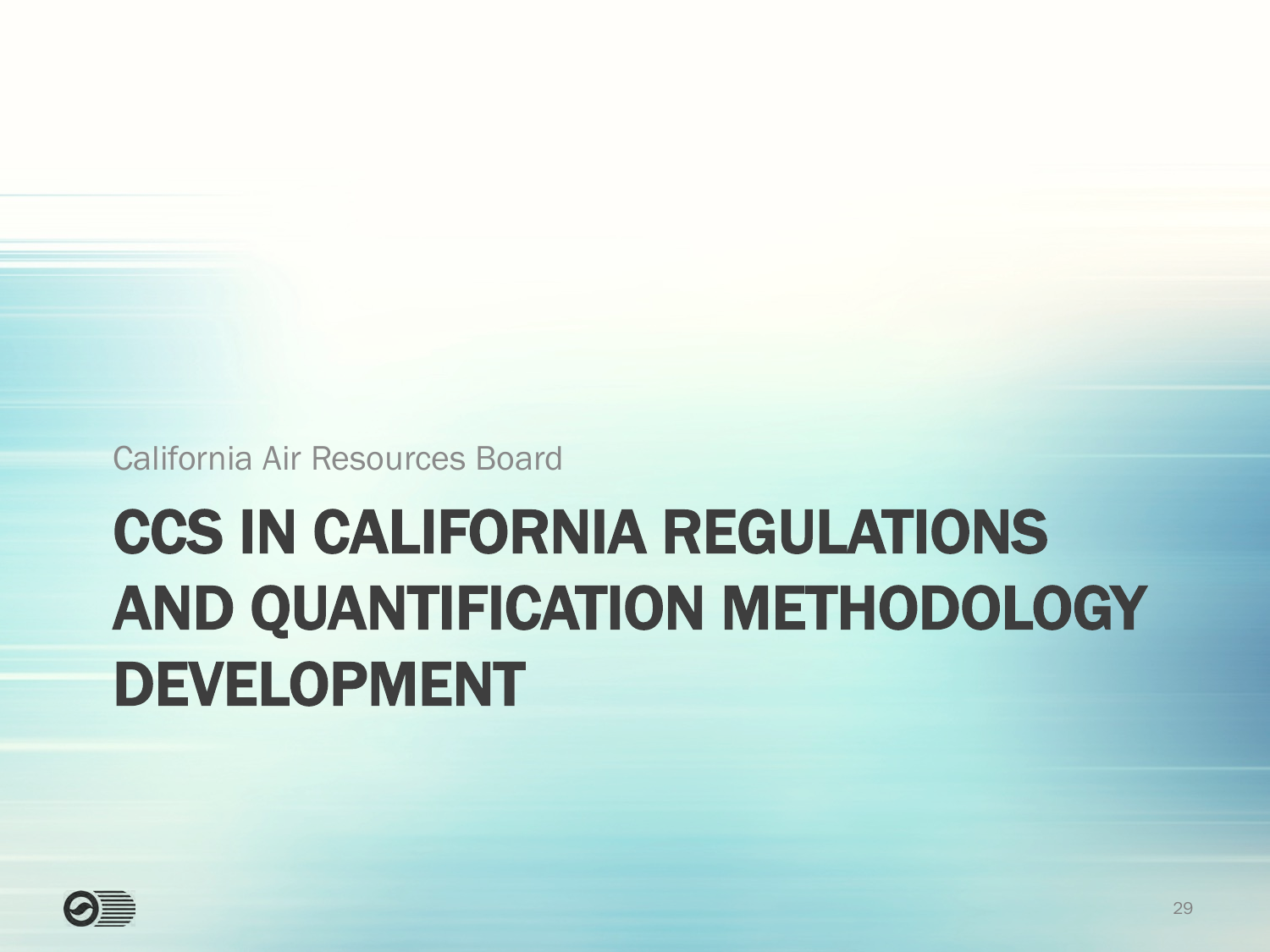### Cap and Trade Program

- Covers ~450 entities that emit more than 25,000 MTCO2e per year, including:
	- large industrial sources,
	- electricity generation and imports,
	- transportation fuels, and
	- residential and commercial use of natural gas
- Regulates direct emissions from facilities and upstream for fuels/some uses of NG
- Annual emissions reporting and third-party verification by ARB-approved verifiers
- Linked with Québec's Cap-and-Trade System

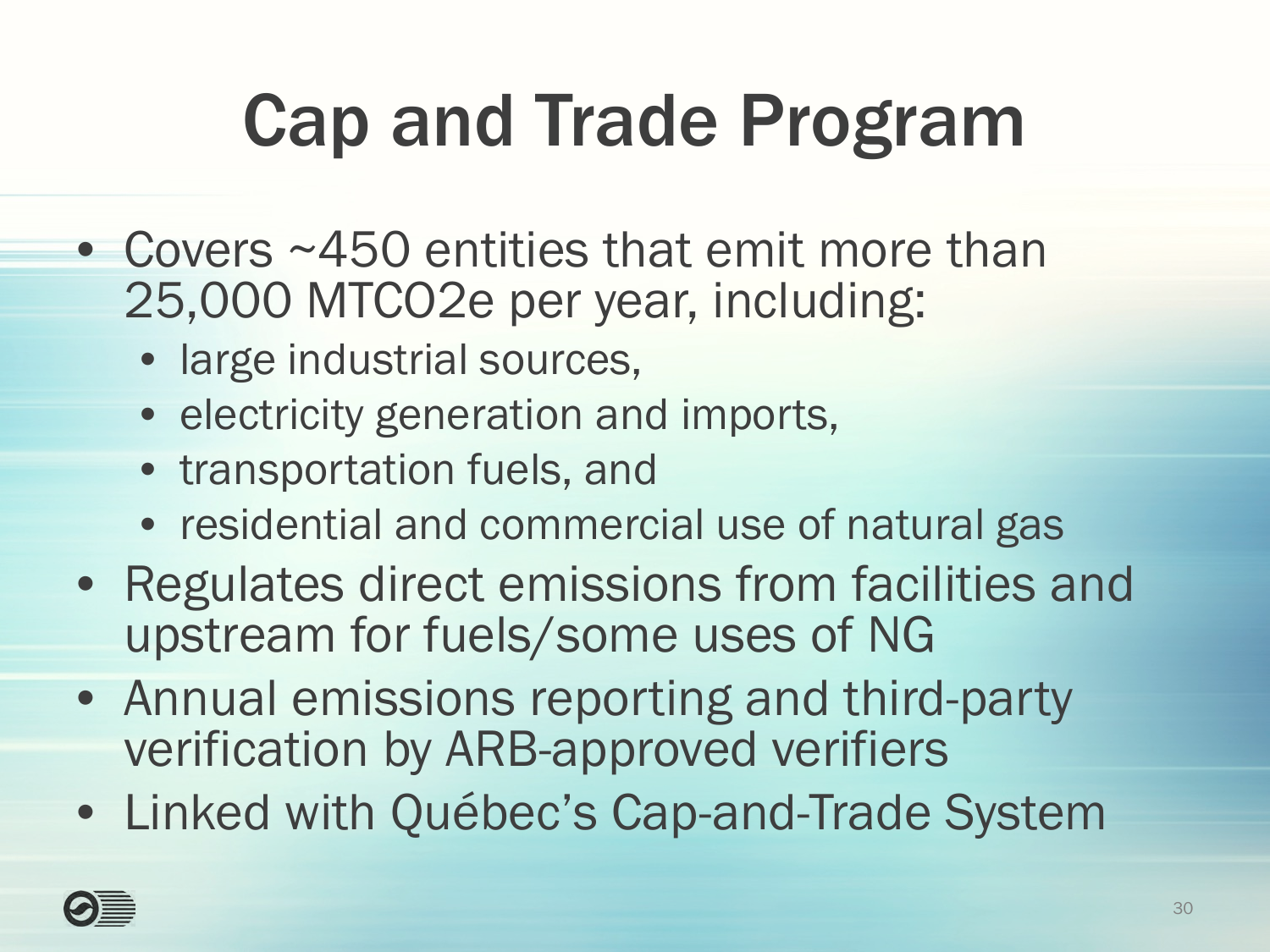#### Potential Role of CCS in Cap and Trade

|                            | <b>Cap and Trade Requirements</b>                                                                                             |
|----------------------------|-------------------------------------------------------------------------------------------------------------------------------|
| $CO2$ capture location     | onsite at regulated facility                                                                                                  |
| $CO2$ storage location     | not currently specified                                                                                                       |
| Quantification methodology | must be adopted into the Regulation                                                                                           |
| Results in                 | reduction in Cap and Trade compliance<br>obligation at covered entities                                                       |
| Benefits to                | source of $CO2$ captured emissions                                                                                            |
| Other                      | not eligible to generate offsets;<br>consideration of reversals, enforceability, and<br>long term liability in market program |

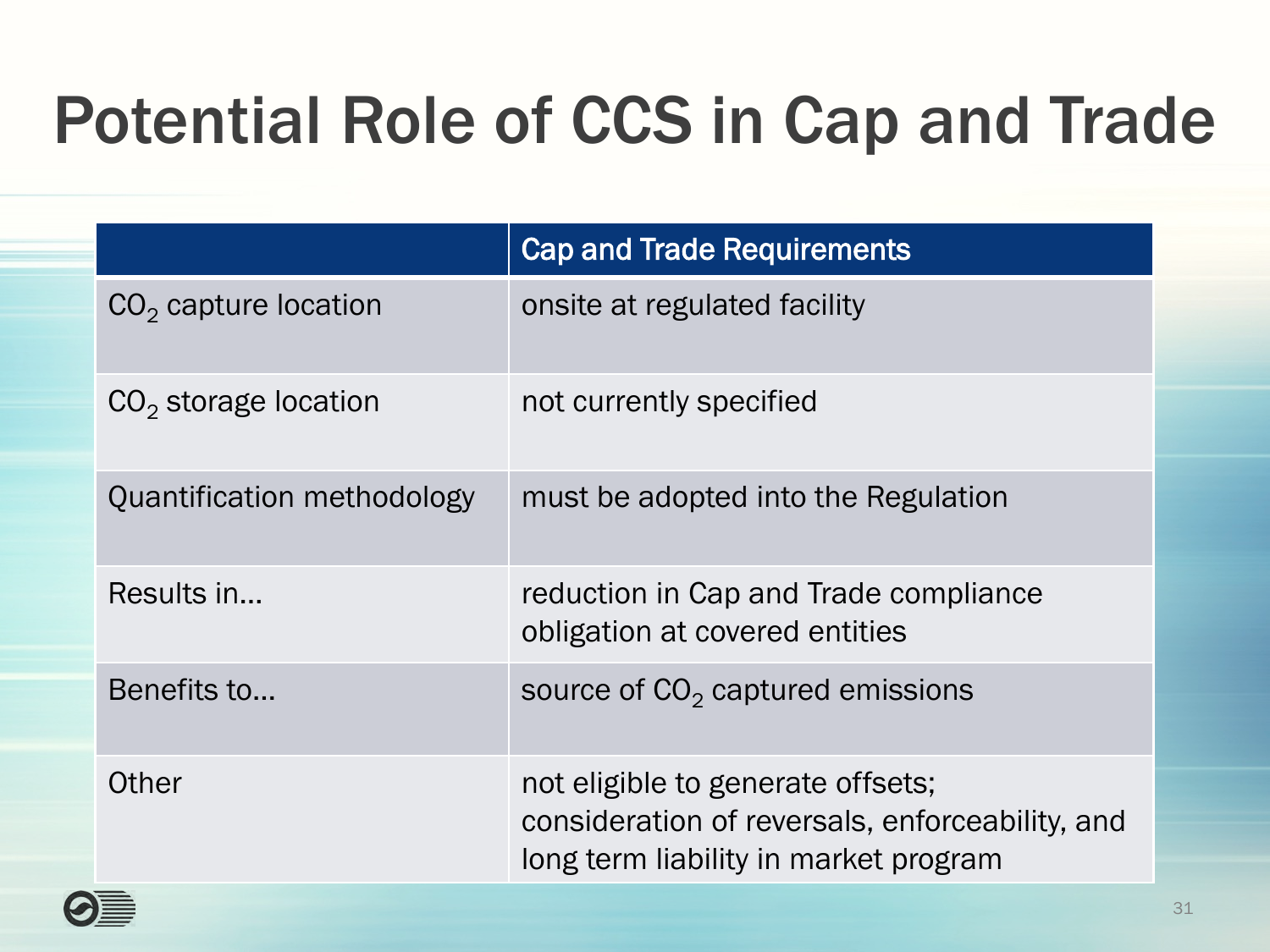### Low Carbon Fuel Standard

- Nearly 160 active entities have registered for reporting in the LCFS Reporting Tool (LRT)
- Compliance tracked through a system of "credits" and "deficits."
	- Credits are generated from fuels with lower CI than the standard
	- Credits may be banked and traded within the LCFS market to meet obligations; do not expire
- Uses a life cycle assessment (LCA) approach for determining fuel CI, includes direct and indirect emissions

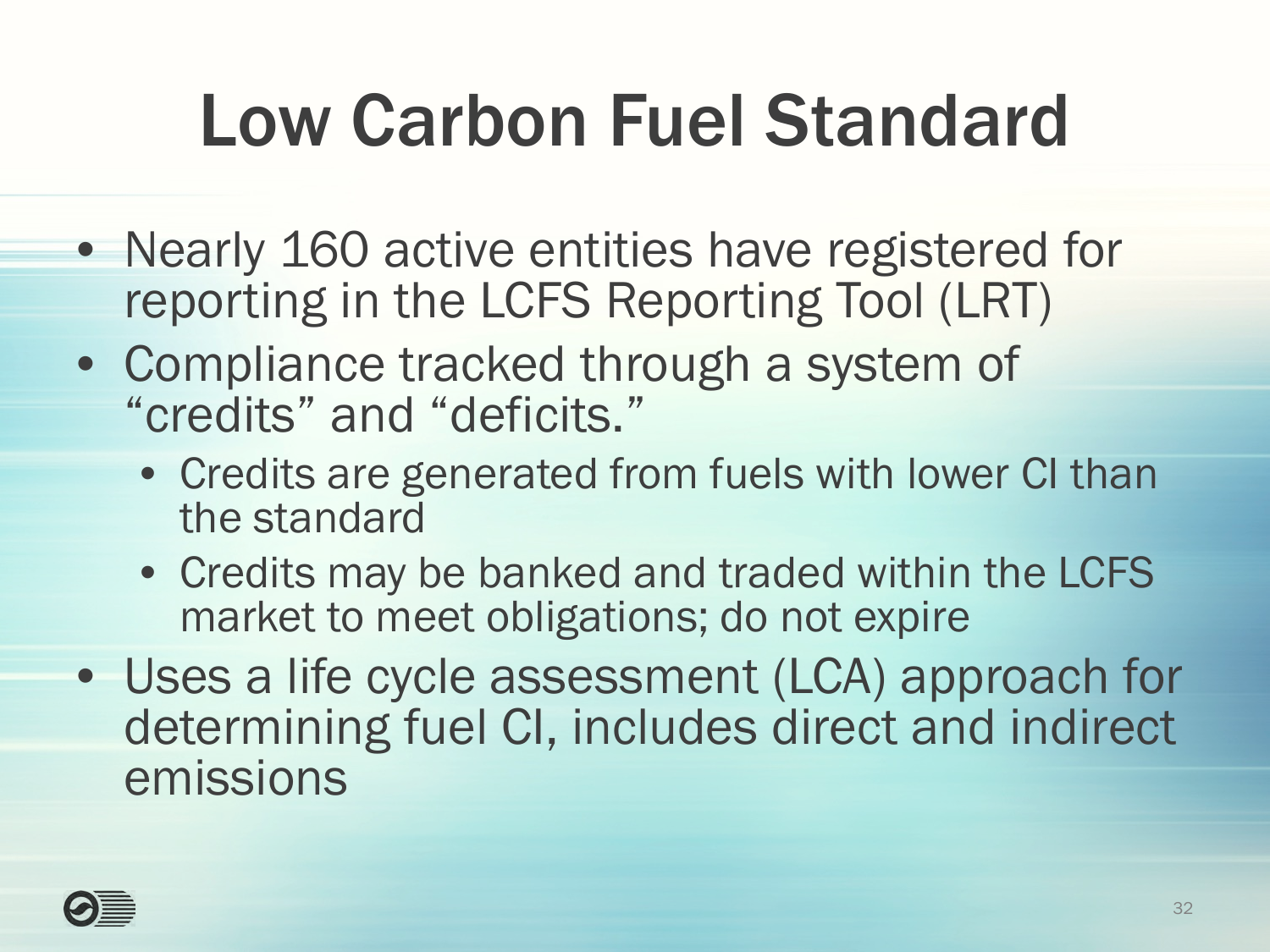#### CCS in the Low Carbon Fuel **Standard**

|                                  | <b>Tier 2 Fuel Pathway</b>                                                               | <b>Innovative Crude Provision</b>                                                                                |  |
|----------------------------------|------------------------------------------------------------------------------------------|------------------------------------------------------------------------------------------------------------------|--|
| $CO2$ capture<br><i>location</i> | anywhere along the fuel<br>production pathway                                            | onsite at the crude oil production<br>facilities                                                                 |  |
| $CO2$ storage<br>location        | not specified                                                                            | not specified; if third-party storage,<br>must be joint applicant                                                |  |
| Quantification<br>methodology    | required by ARB policy                                                                   | required in regulation                                                                                           |  |
| Results in                       | carbon intensity (CI)<br>determination                                                   | credits, prorated on amount to<br>California                                                                     |  |
| Benefits to                      | fuel pathway applicant(s)                                                                | crude oil producer opt-in as a regulated<br>party or by the California refinery (ies)<br>that purchase the crude |  |
| Other                            | consideration of reversals, enforceability, and long term liability in<br>market program |                                                                                                                  |  |

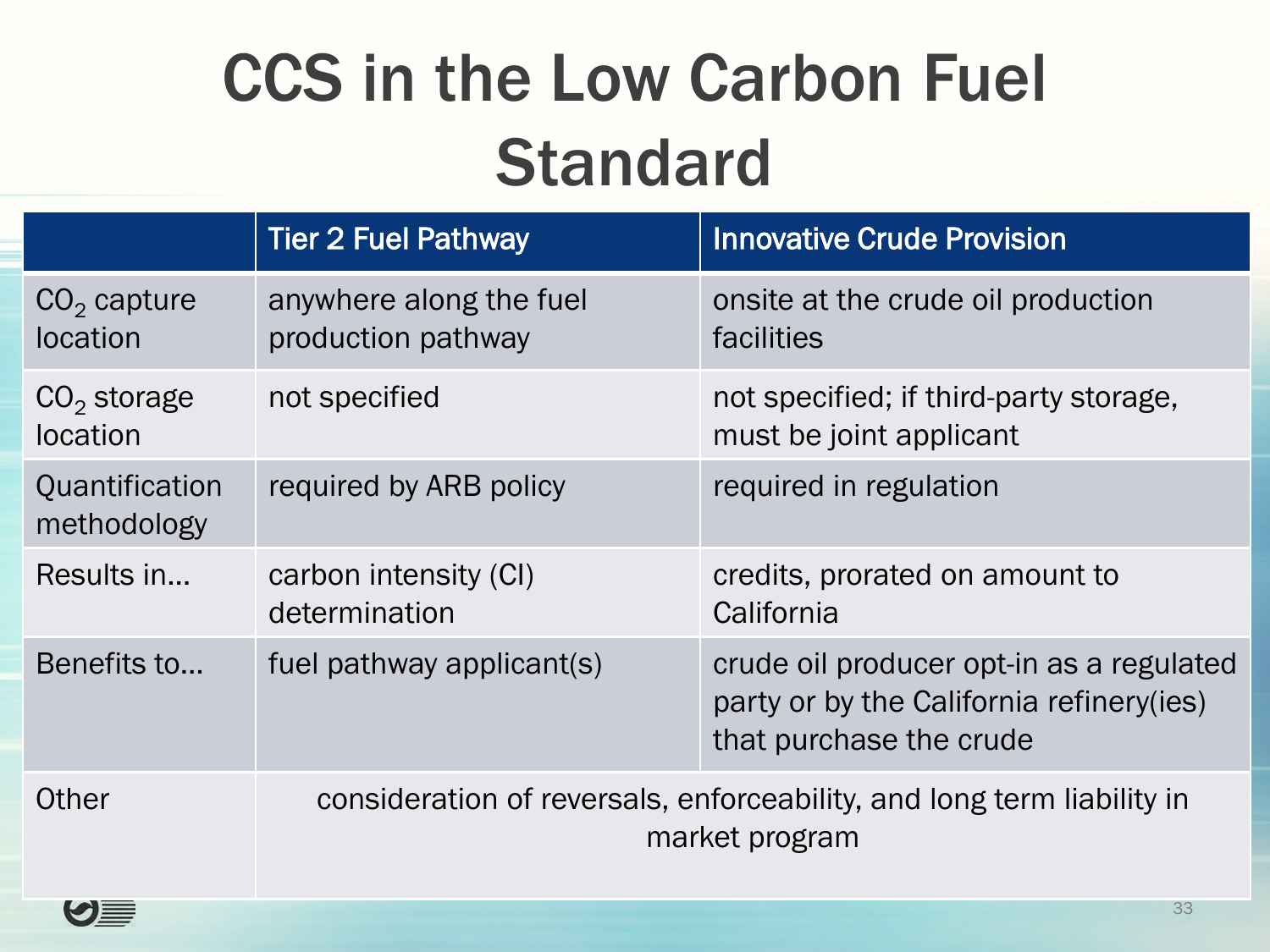#### California's Emission Performance Standard

- Administered by the California Energy Commission and the California Public Utilities Commission
- Establishes a facility based standard for baseload generation of  $1,100$  lbs/MWhr  $CO<sub>2</sub>$
- Regulatory requirements for CCS project:
	- Includes capture, transport, and geologic injection of  $CO<sub>2</sub>$  emissions
	- Complies with all applicable laws and regulations
	- Includes plan that will result in permanent sequestration of  $CO<sub>2</sub>$
- Compliance based on projections of net emissions over the life of the power plant.

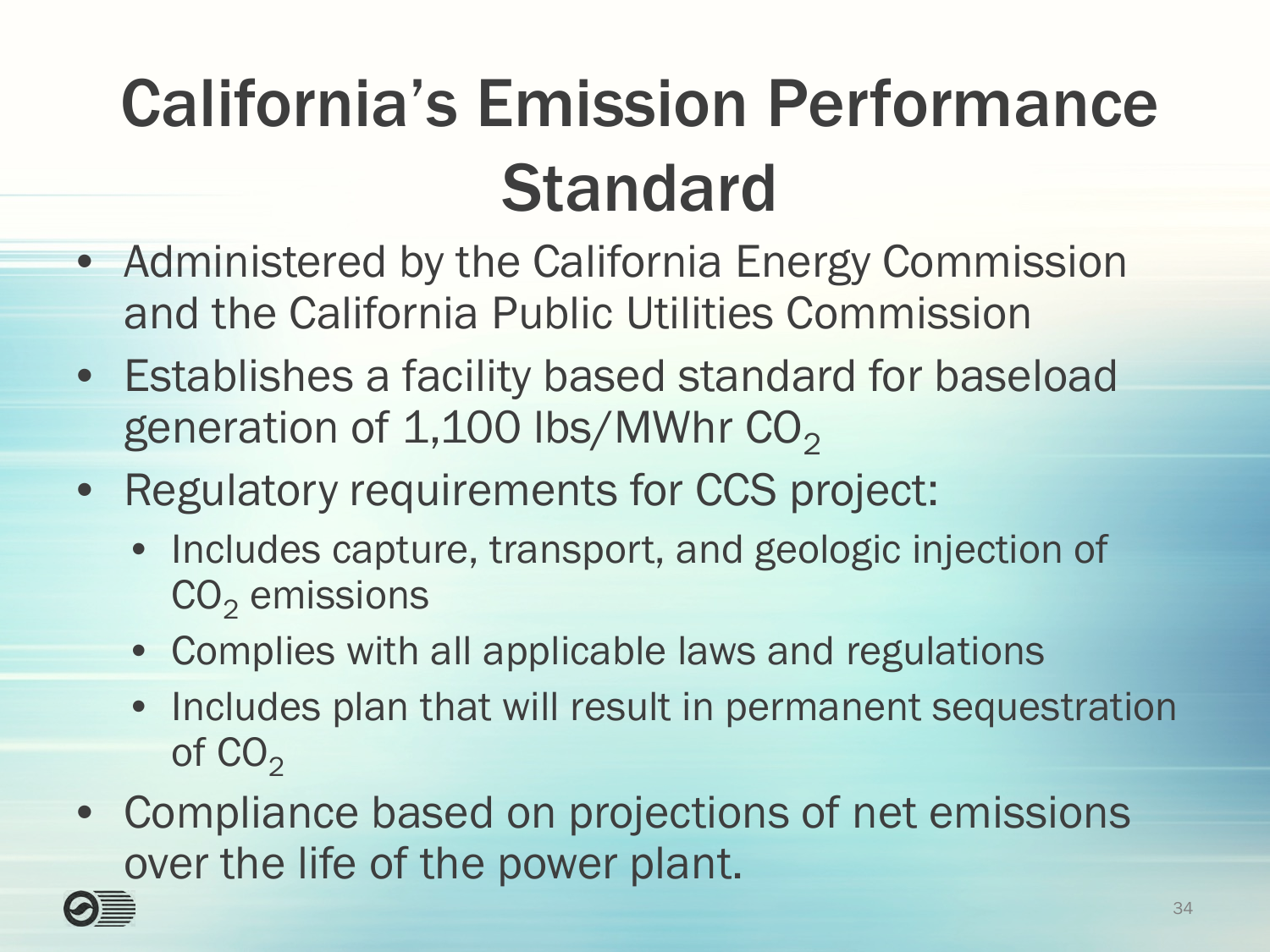#### ARB'S REGULATORY ADOPTION PROCESS

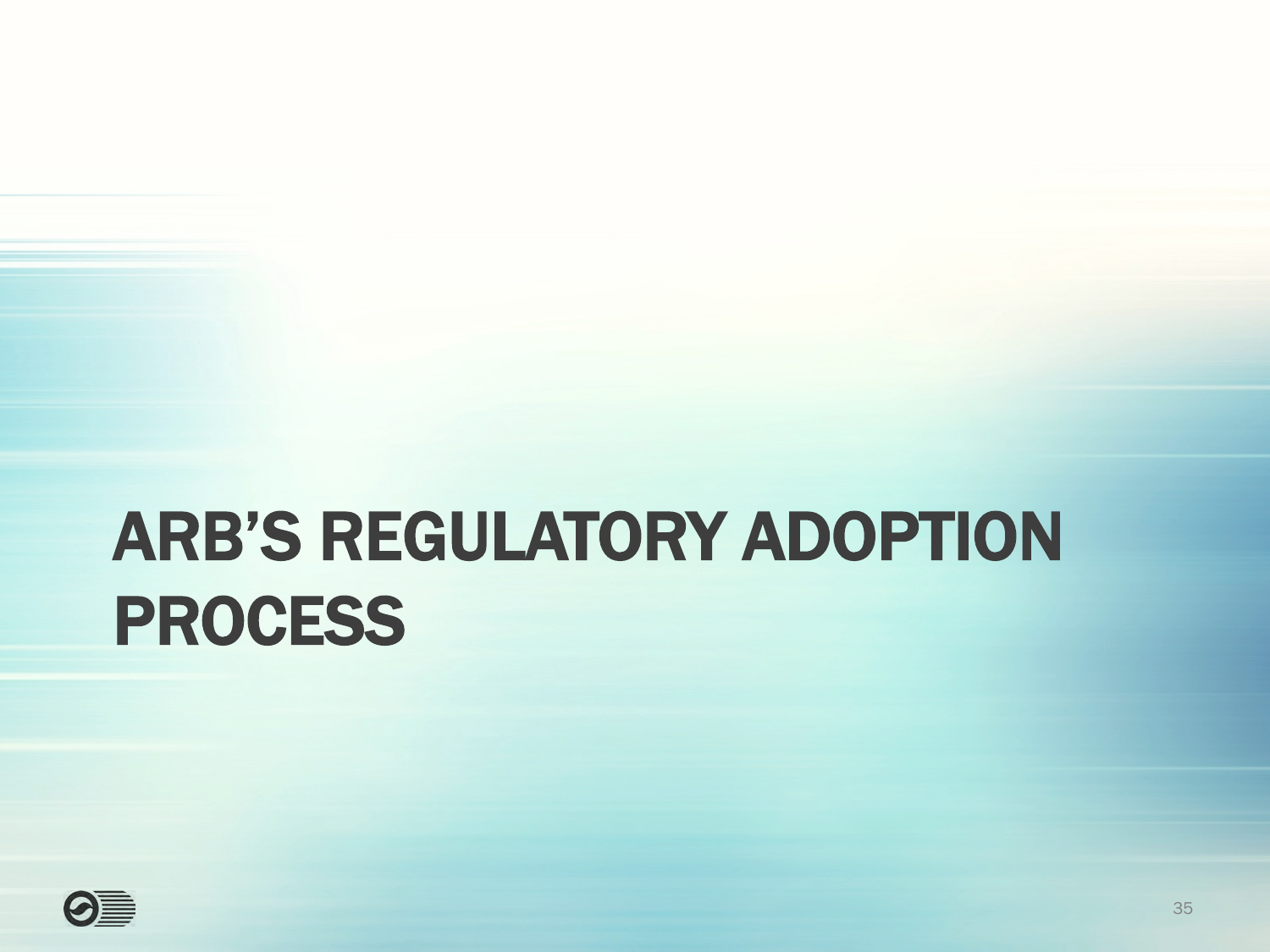#### ARB's Regulatory Adoption Process

- Informal development process
	- Public workshops; technical and policy discussions
	- Stakeholder outreach
	- Draft proposals
	- Process can take several years
- Rulemaking proceedings
	- 45-day public notice and comment period on proposed regulation
	- Public hearing(s)
	- Responses to relevant comments
	- Submit rulemaking action to the Office of Administrative Law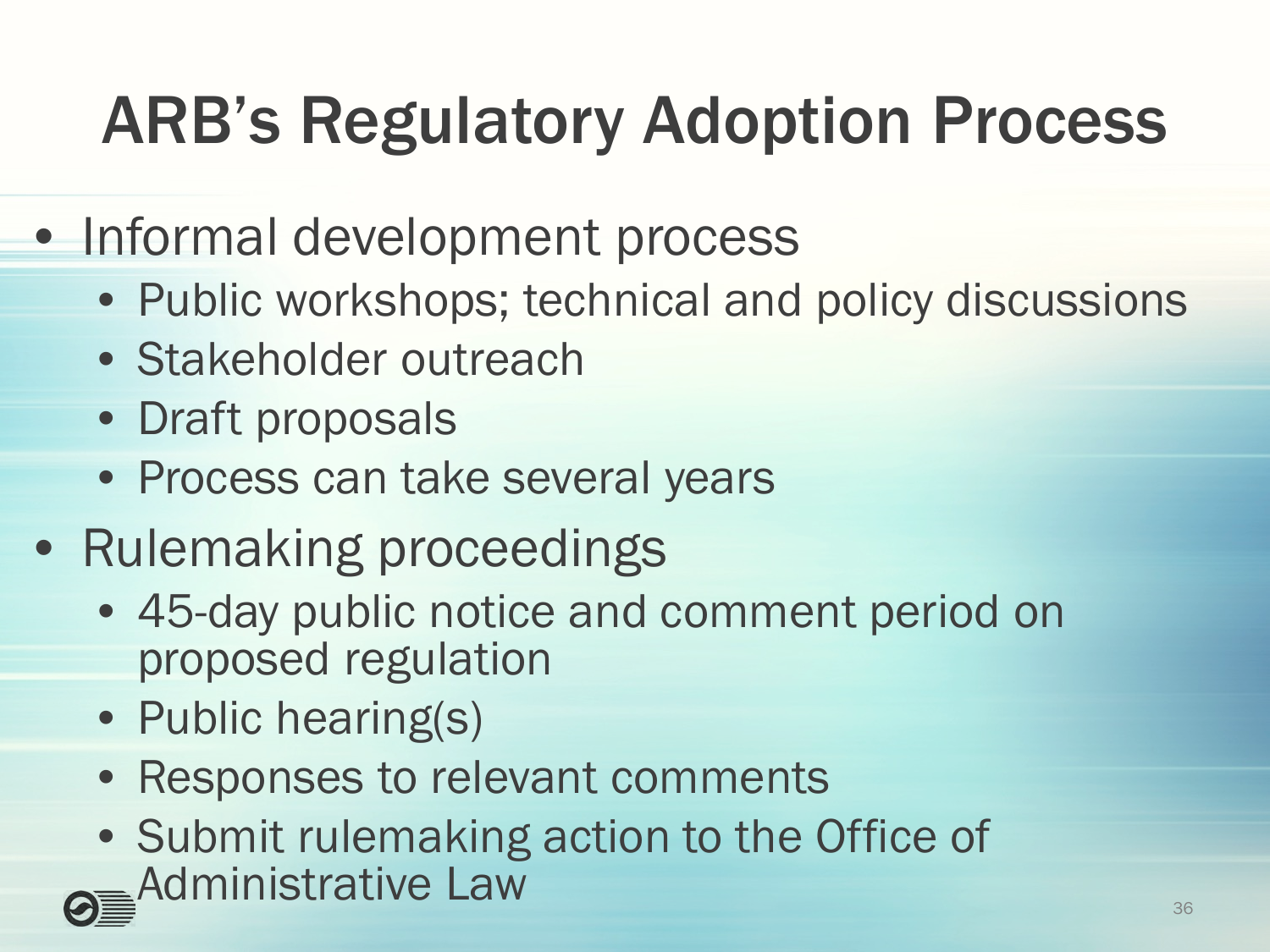### Post- Board Adoption

- Integrate newly adopted Regulation or Program into existing ARB or other entities' programs
	- Coordinate existing programs' needs
	- Possible regulatory updates to existing regulations
- Program Implementation
	- Stakeholder outreach, education
	- Develop reporting tools, other guidance documents
	- Establish contracts or MOU/MOA's, if necessary
- Program Review/Expansion
	- Evaluate implementation of program
	- Make necessary program updates to reflect new technologies

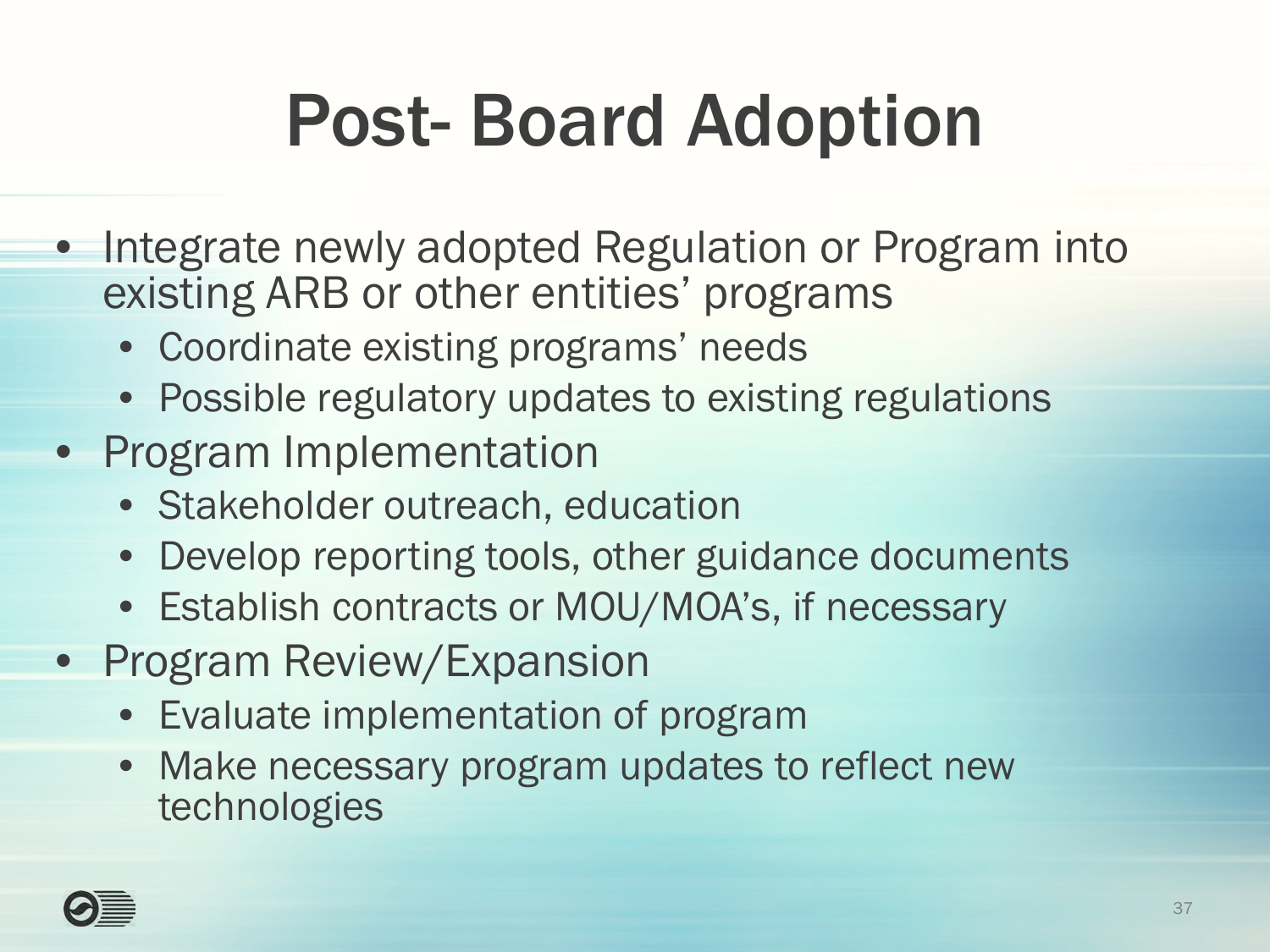#### DEVELOPMENT OF ARB'S QUANTIFICATION METHODOLOGY FOR **CCS**

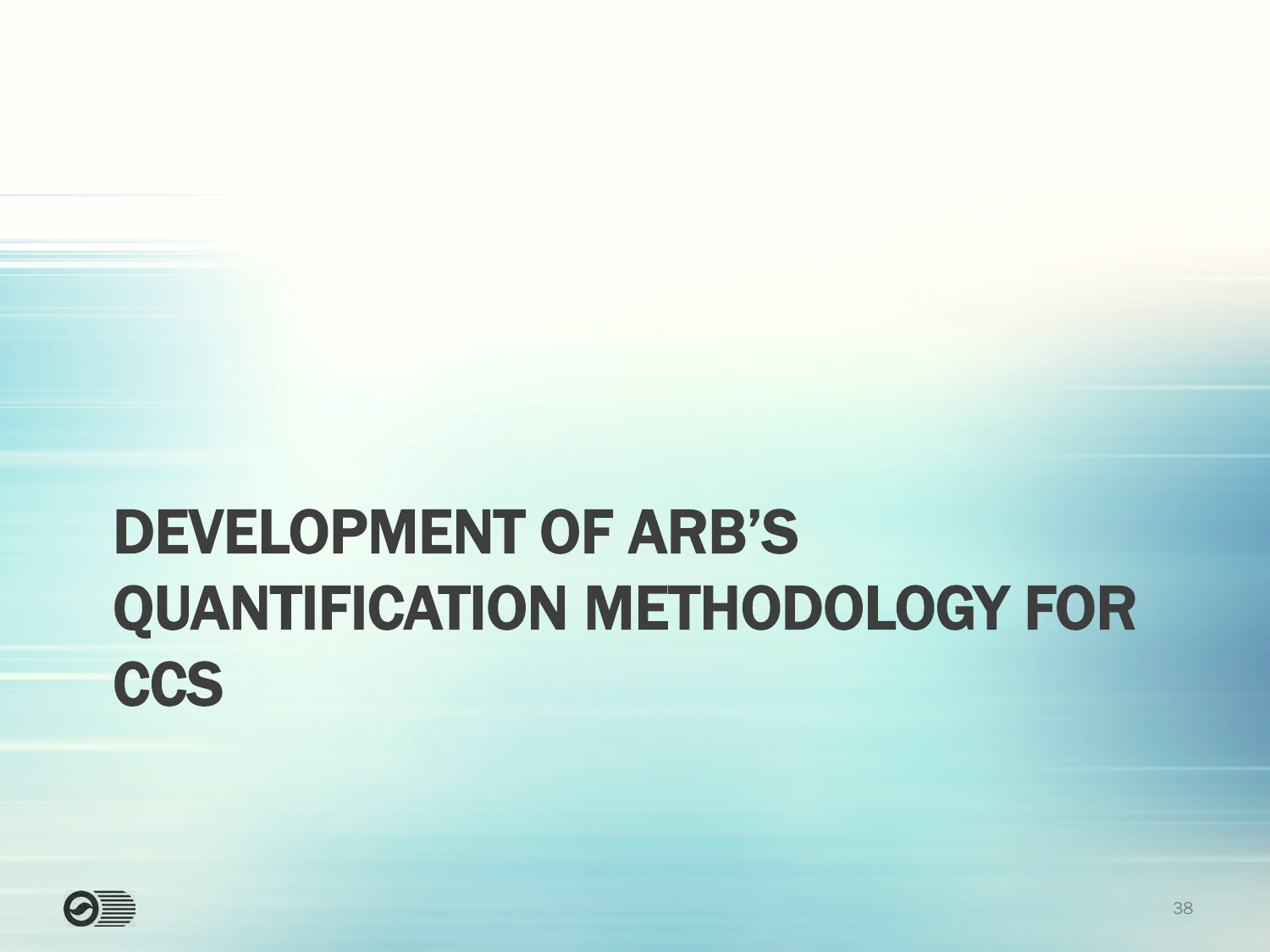- Mechanism for CO<sub>2</sub> reductions from CCS to be recognized in CARB regulations
- Ensure  $\mathrm{CO}_2$  reductions are:
	- Real
	- Permanent
	- Quantifiable
	- Verifiable
	- Enforceable
- Could potentially be used for both Low Carbon Fuel Standard and Cap-and-Trade, and possibly for Emission Performance Standard

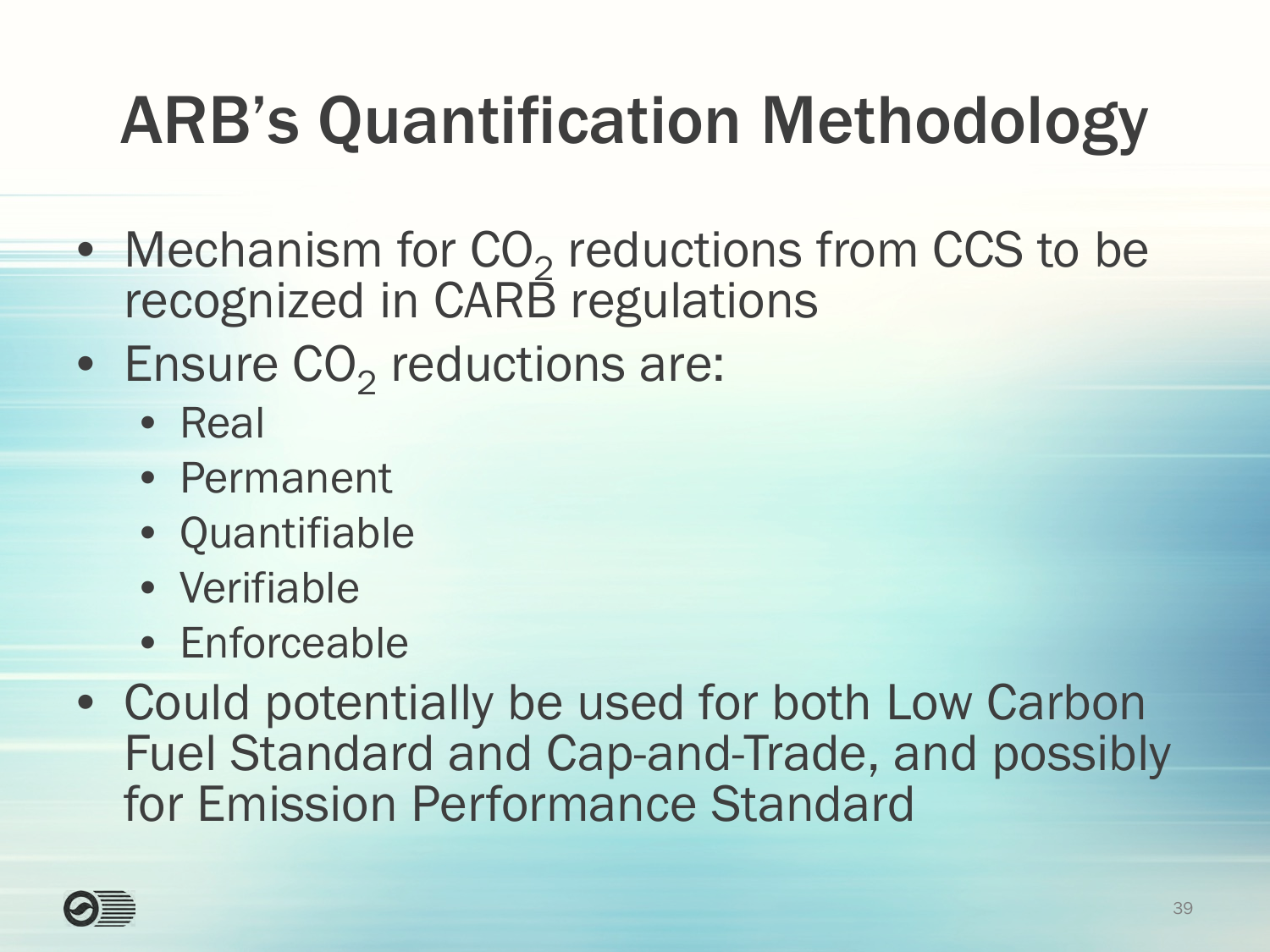- Initial focus on geologic sequestration
	- Saline reservoirs
	- Depleted oil and gas reservoirs
	- CO2- enhanced oil recovery
- Future efforts will include:
	- Conversion to building products (e.g., cement, plastics)
	- Conversion to fuels
	- Direct air capture

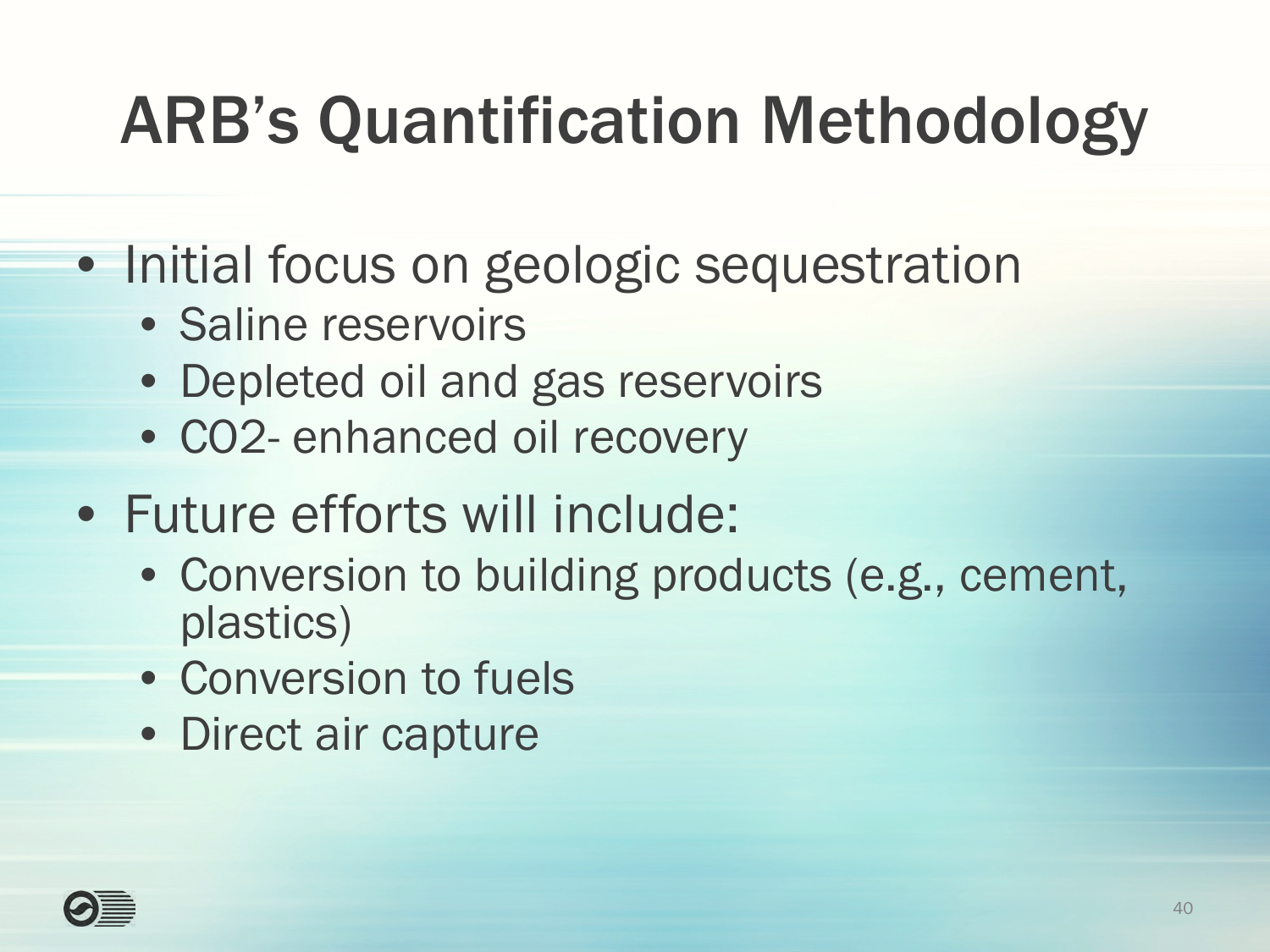# Guiding Principles

Provisions of the QM should strive for:

- •Protection of human health and the environment, safety
- Accurate accounting
- •Permanent storage
- Leak prevention over mitigation
- •Rigor and comprehensiveness with flexibility
- •Robust scientific basis
- Verifiability and enforceability
- •Exportability

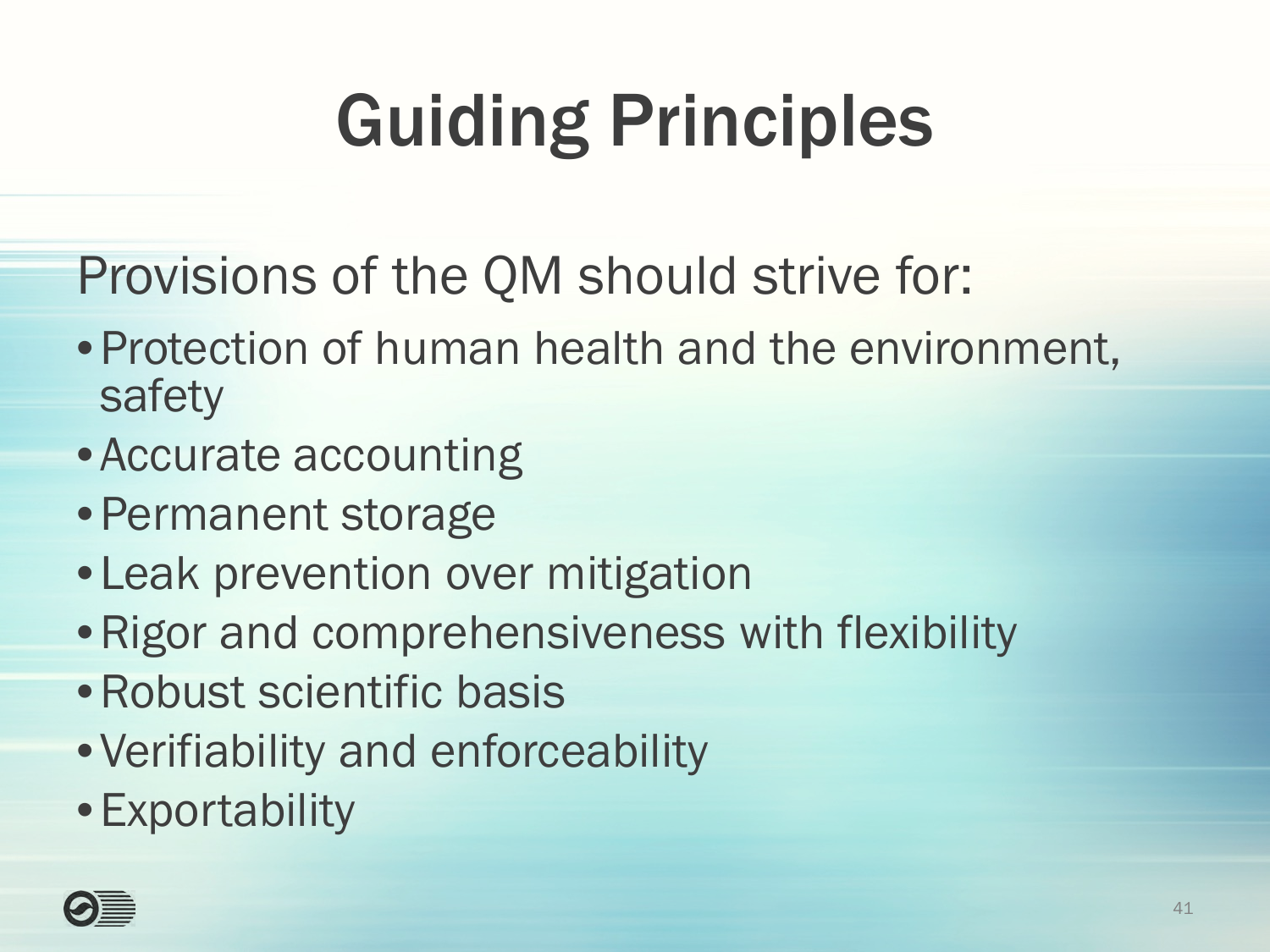- Accounting and reporting protocols
	- Currently evaluating existing frameworks
	- LCFS requires a LCA approach define project boundaries
	- Data verification requirements
- Site selection and characterization
	- Identify and assess long-and short-term risks
	- Define area of review
	- Requirements for remedial actions
	- Define requirements for monitoring and contingency plans

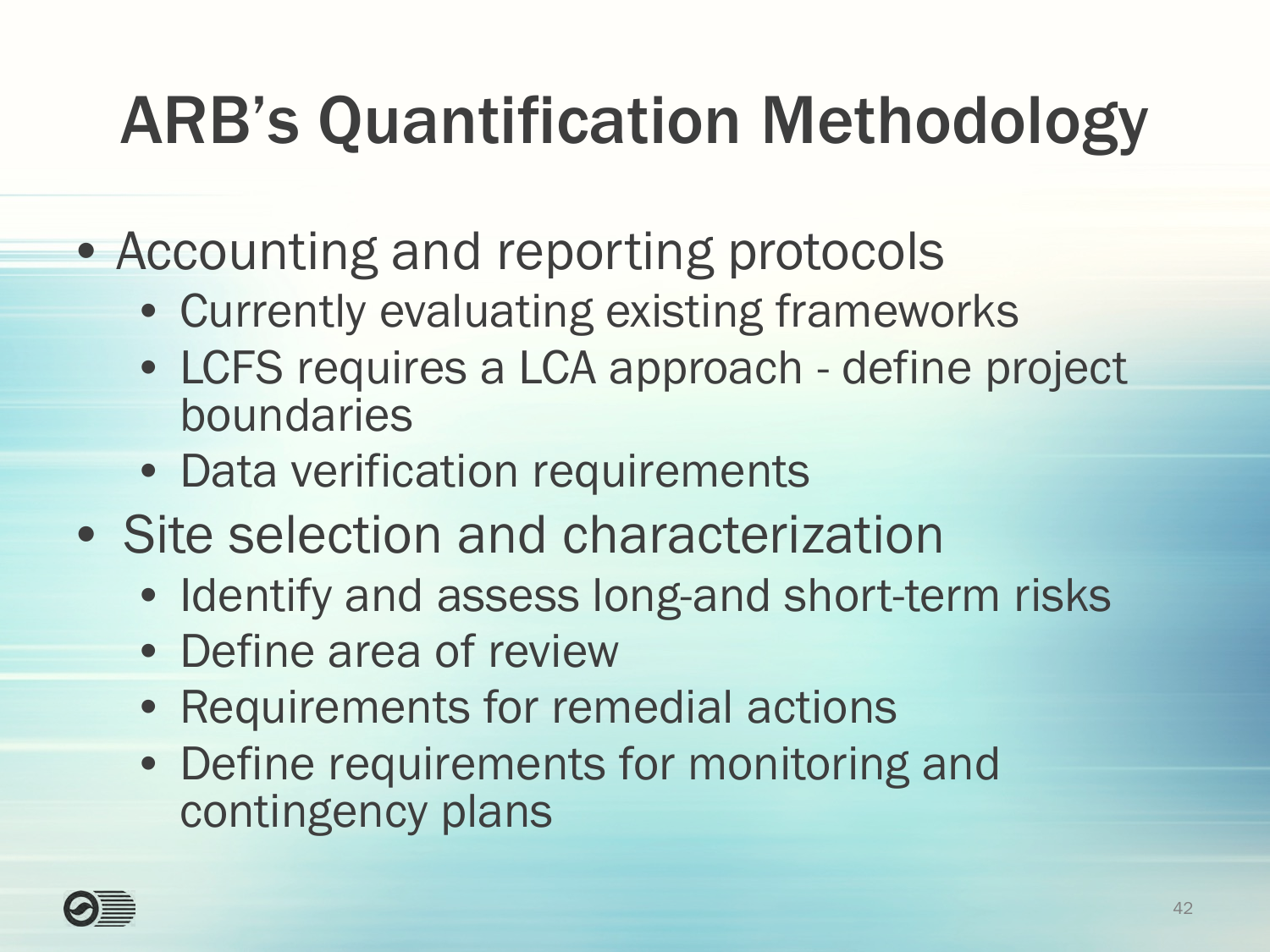- Site and injection operations
	- Injection well design- Class II vs. Class VI
	- Injection quantity and pressure limits
	- Monitoring, reporting and active site management
- Site Closure/Post Closure
	- Decommissioning
	- Monitoring
		- How long?
		- How often?
		- How comprehensive?

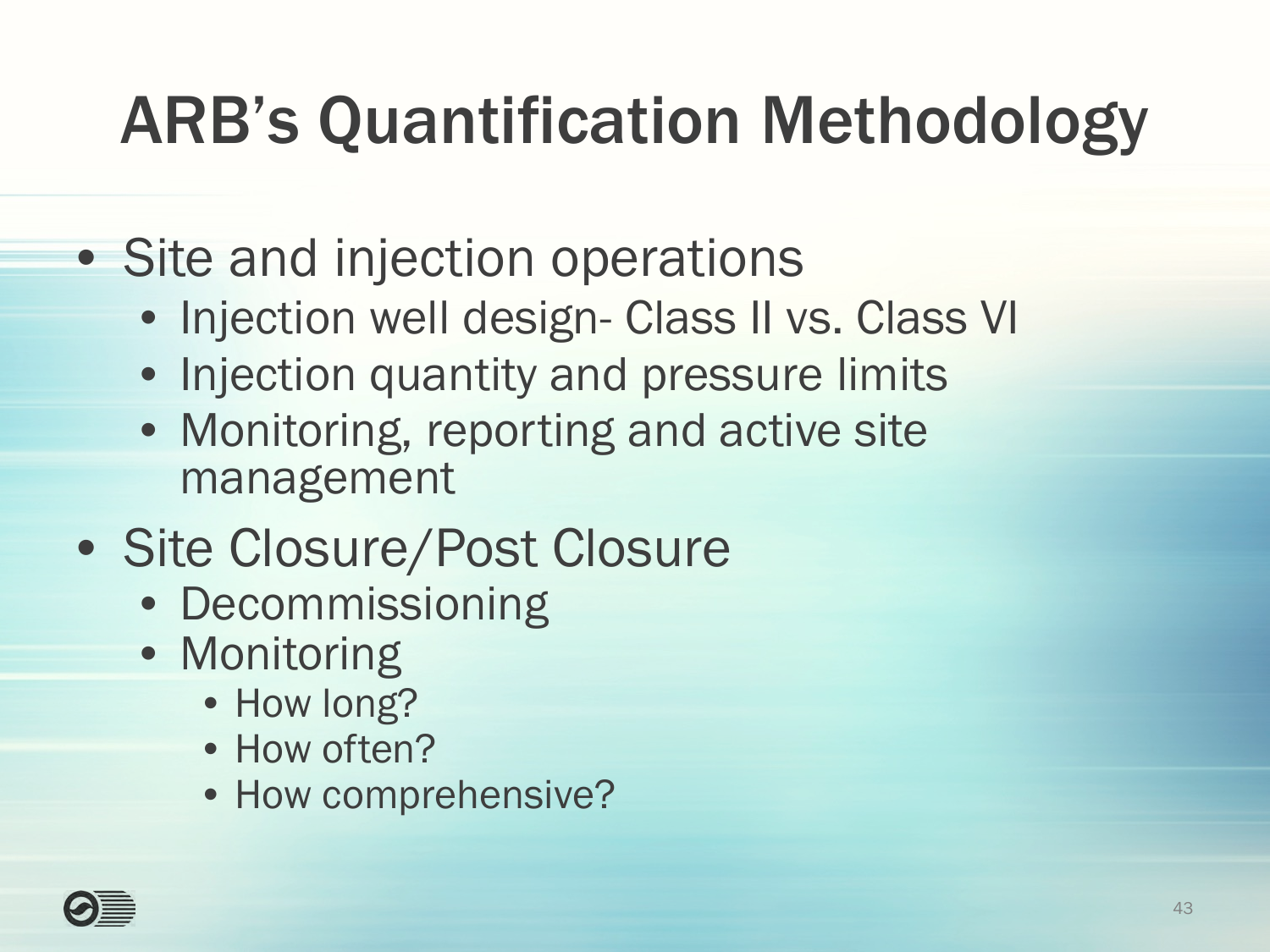#### • Long-Term Stewardship

- Responsibility
	- Ensure emission reductions remain whole
	- Ownership transfer requirements
- Financial liability

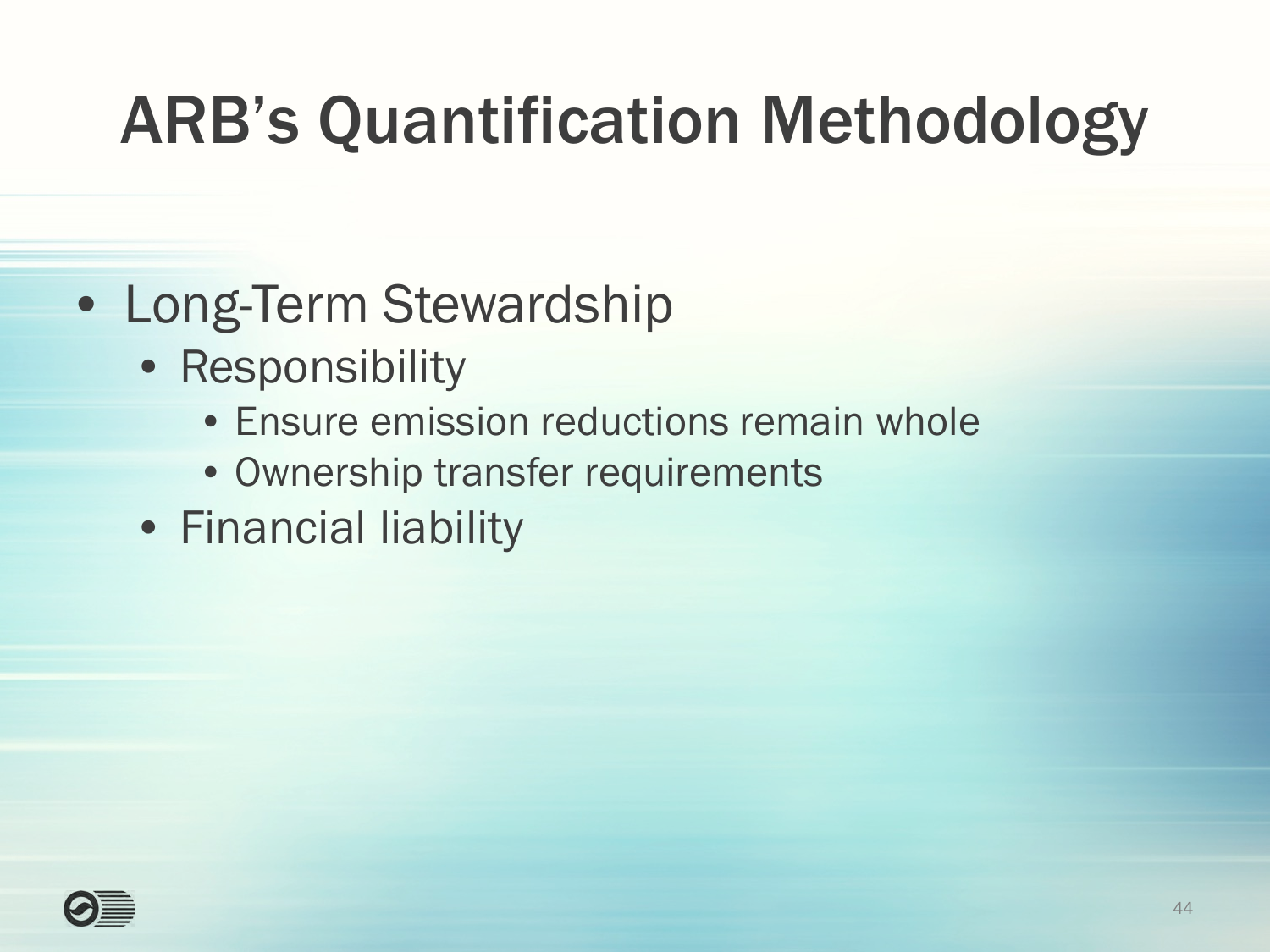# CO<sub>2</sub> Enhanced Oil Recovery

- Additional challenges
	- Potential for overall increased oil production, conflict with California's petroleum reduction goals
	- Uncertainty with site closure, unclear responsibilities for permanent  $\mathrm{CO}_2$  sequestration
	- $\bullet\,$  Maximize for  $\mathsf{CO}_2$  storage vs. oil production
- Potential benefits
	- Additional revenue to offset costs of CCS
	- Potentially large storage potential
	- Reservoir pressure controlled by production
	- Historical knowledge of the storage reservoir
- ARB plans to include requirements more strict than Class II or similar

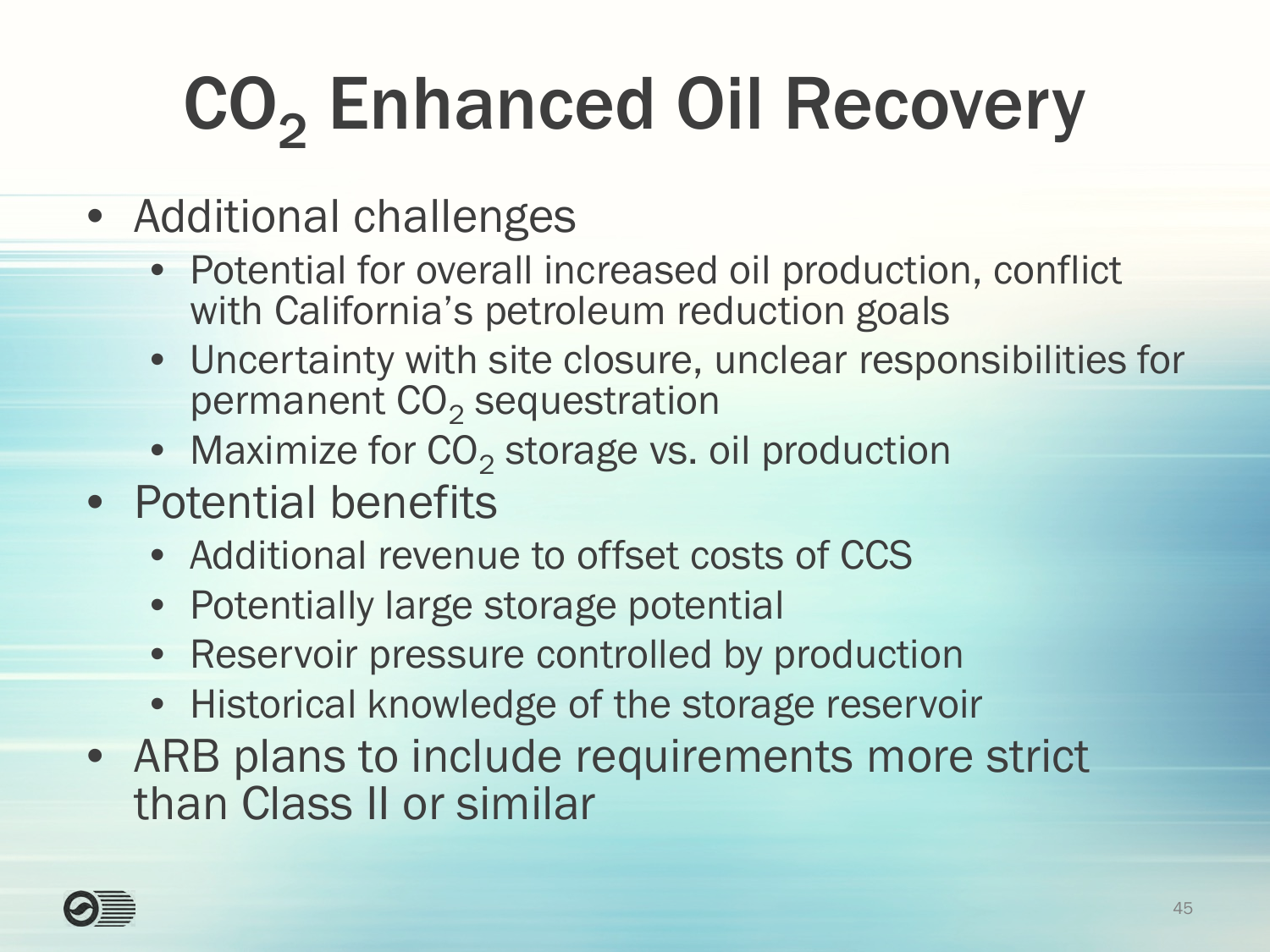U.S. Department of Energy

Sarah Forbes

#### OVERVIEW OF U.S. DEPARTMENT OF ENERGY'S CCS PROGRAM

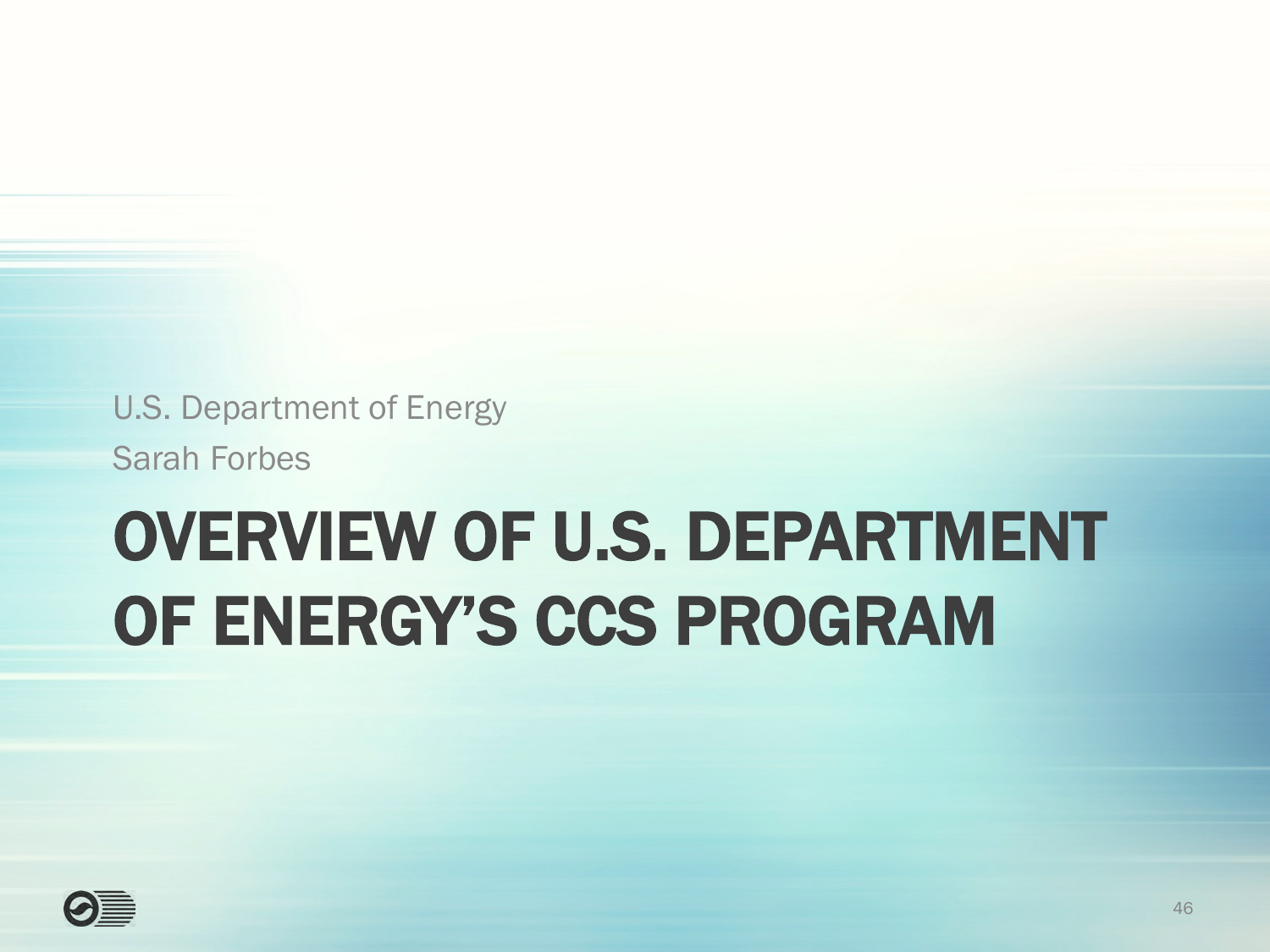California Air Resources Board

#### NEXT STEPS

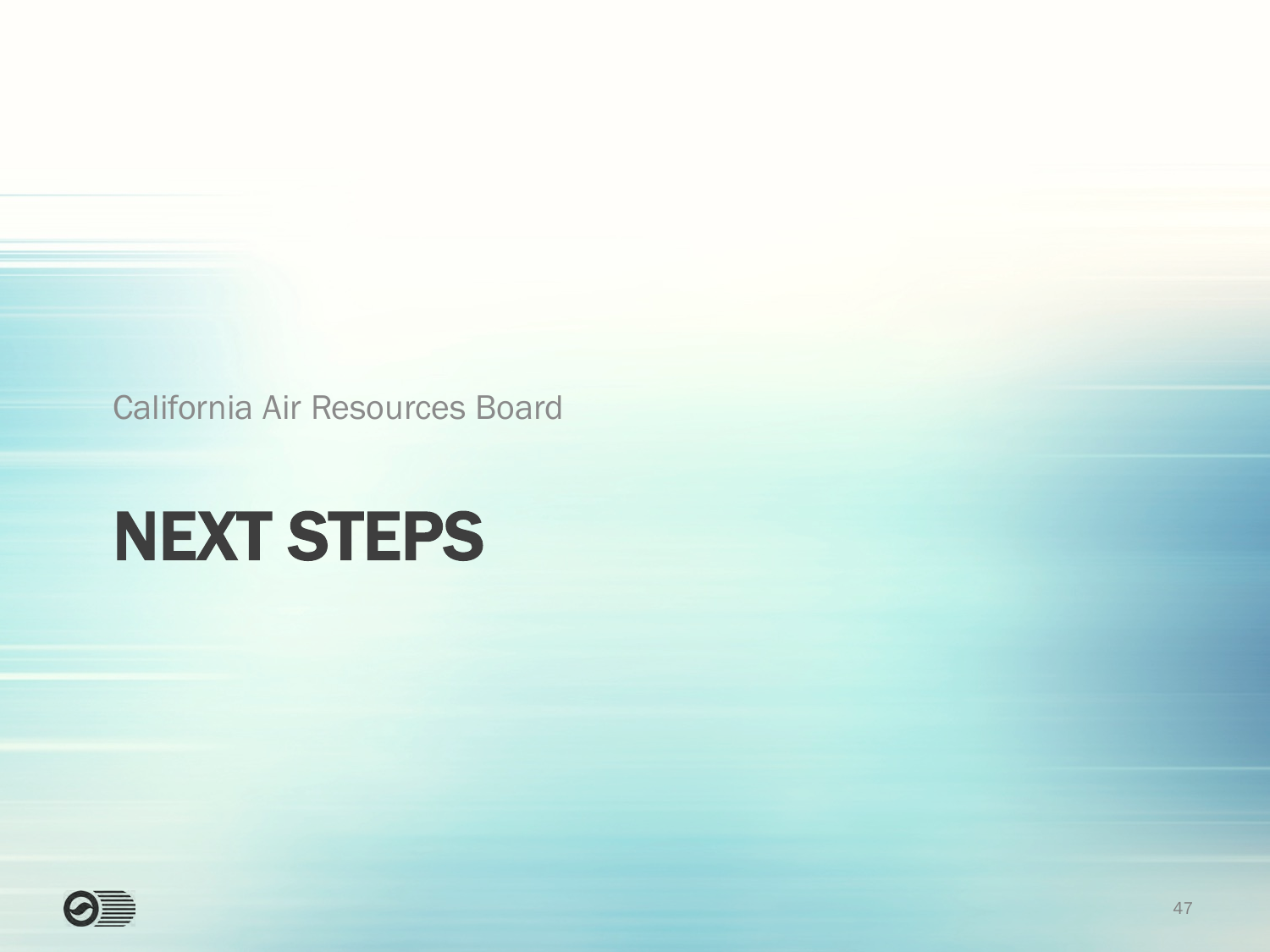### Public Process

- Public workshops-
	- Will cover QM development, Environmental Analysis of the QM, CCS policy development
	- Multiple locations in California
- ARB hosted technical and policy discussionswinter through summer 2016
- Ongoing stakeholder meetings
- Written comments will be posted online

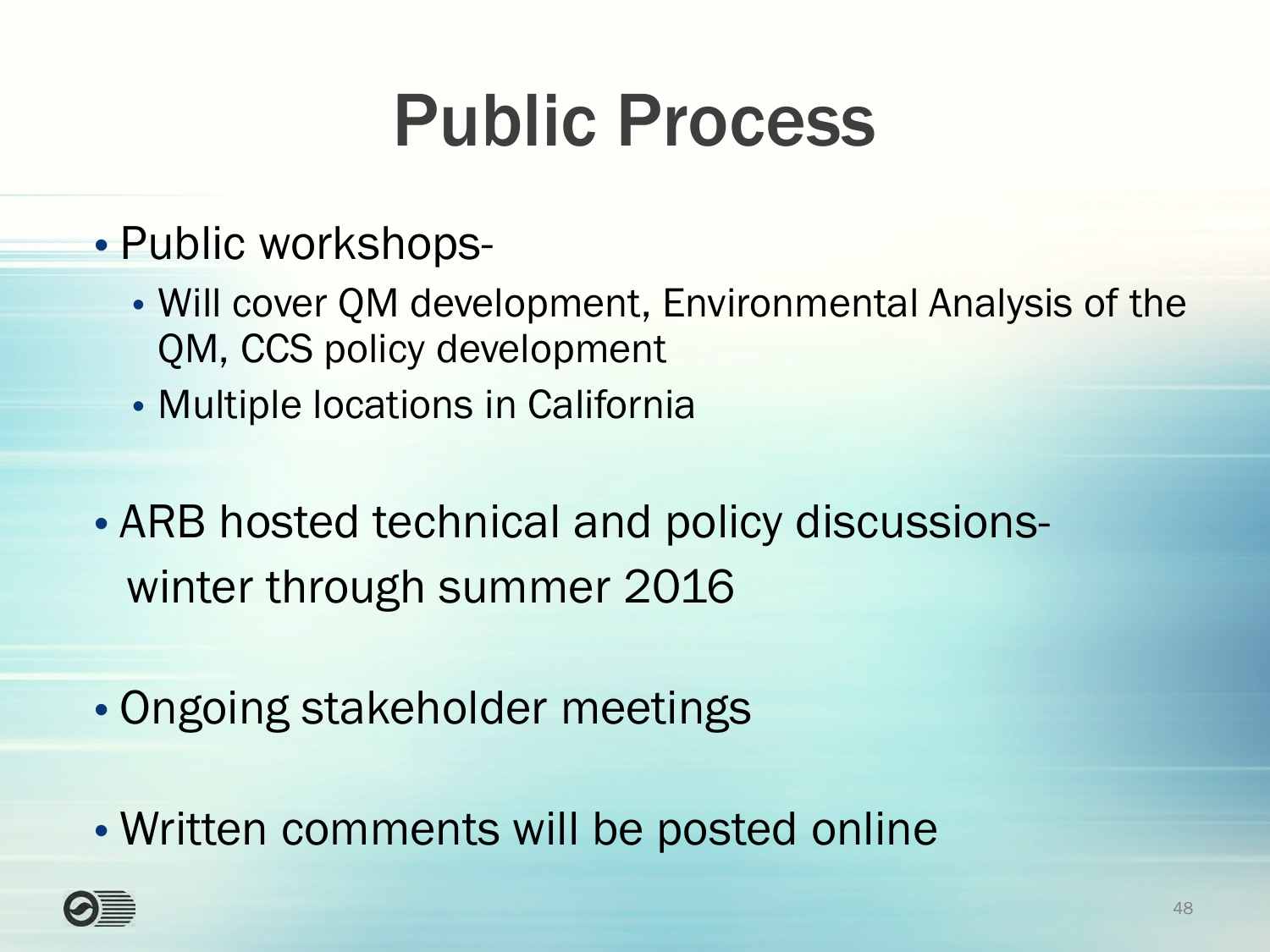### Development Timeline *(tentative)*



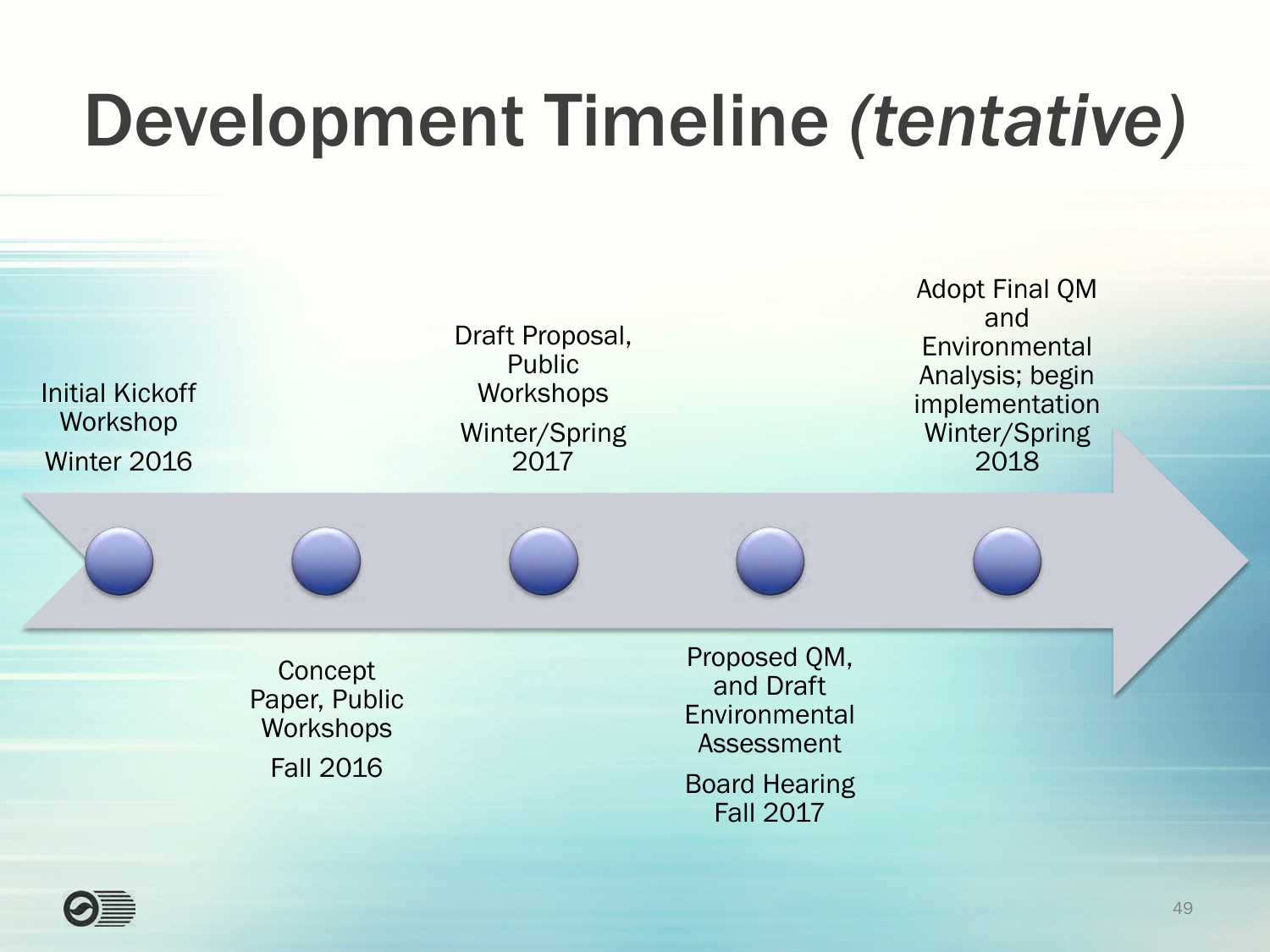### Technical and Policy Discussions

- ARB hosted discussions on a variety of topics; receive feedback on concepts
- Format:
	- ARB established topics, identify specific questions for discussion
	- Webinar, conference call, and in-person
	- Provide advance notice of date/time~ 30 days
	- Presentations by stakeholders and open discussion
- April 5, 2016 Accounting protocols
- April 28, 2016 Well integrity, construction
- Contact person: Sara King, (916) 323-1009 or Sara.King@arb.ca.gov

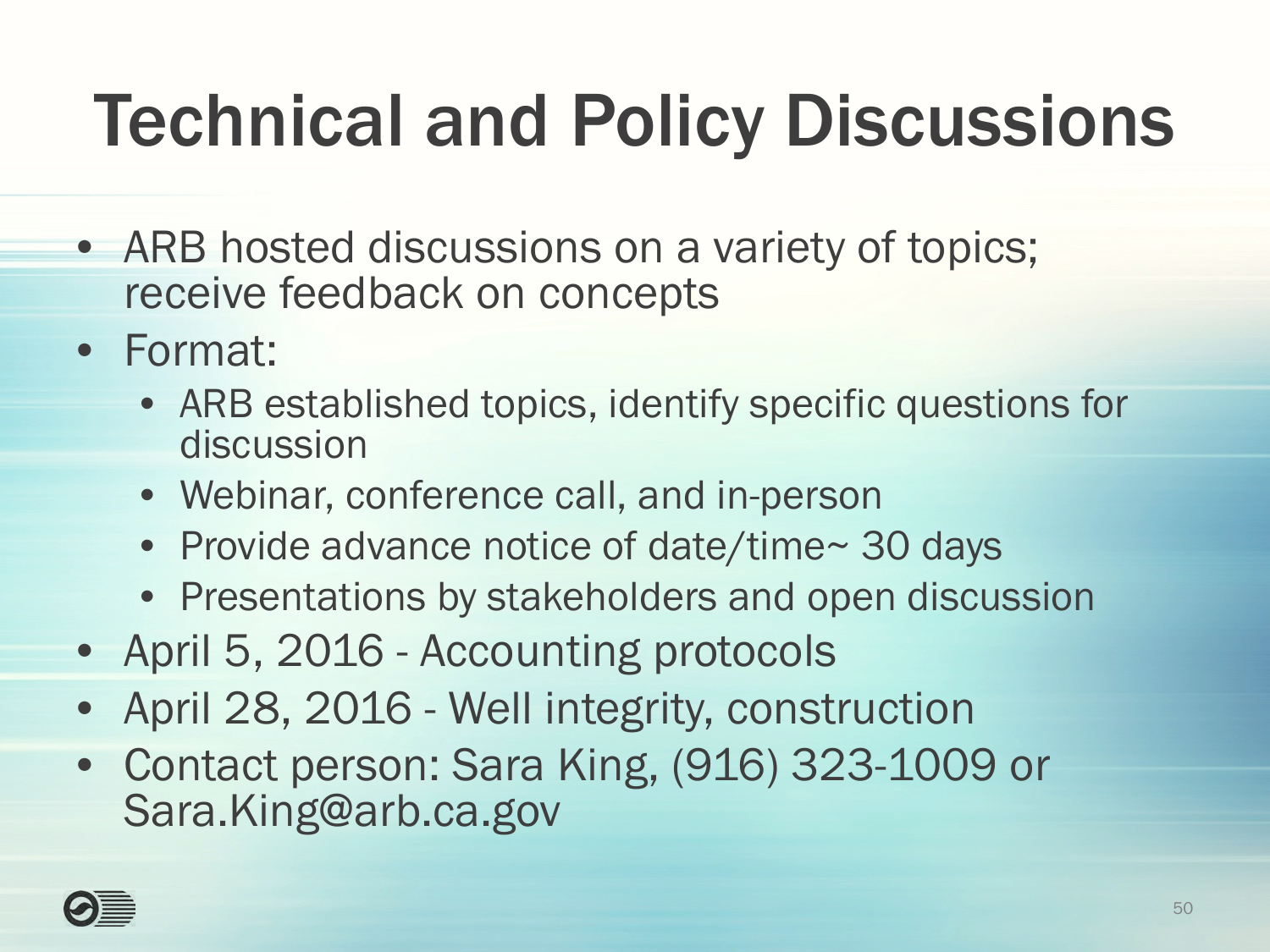### Contact Info

- http://www.arb.ca.gov/cc/ccs/ccs.htm
- List Serve: http://www.arb.ca.gov/listserv/listserv\_ind.php?listname=ccs
- Elizabeth Scheehle Branch Chief, Oil and Gas and Greenhouse Gas Mitigation Branch (916) 322-7630 Elizabeth.Scheehle@arb.ca.gov
- Alexander "Lex" Mitchell Manager, Emerging Technology Section (916) 327-1513 Alexander.Mitchell@arb.ca.gov
- Johanna Levine Lead Staff, CCS (916) 322-3499

Johanna.Levine@arb.ca.gov 51